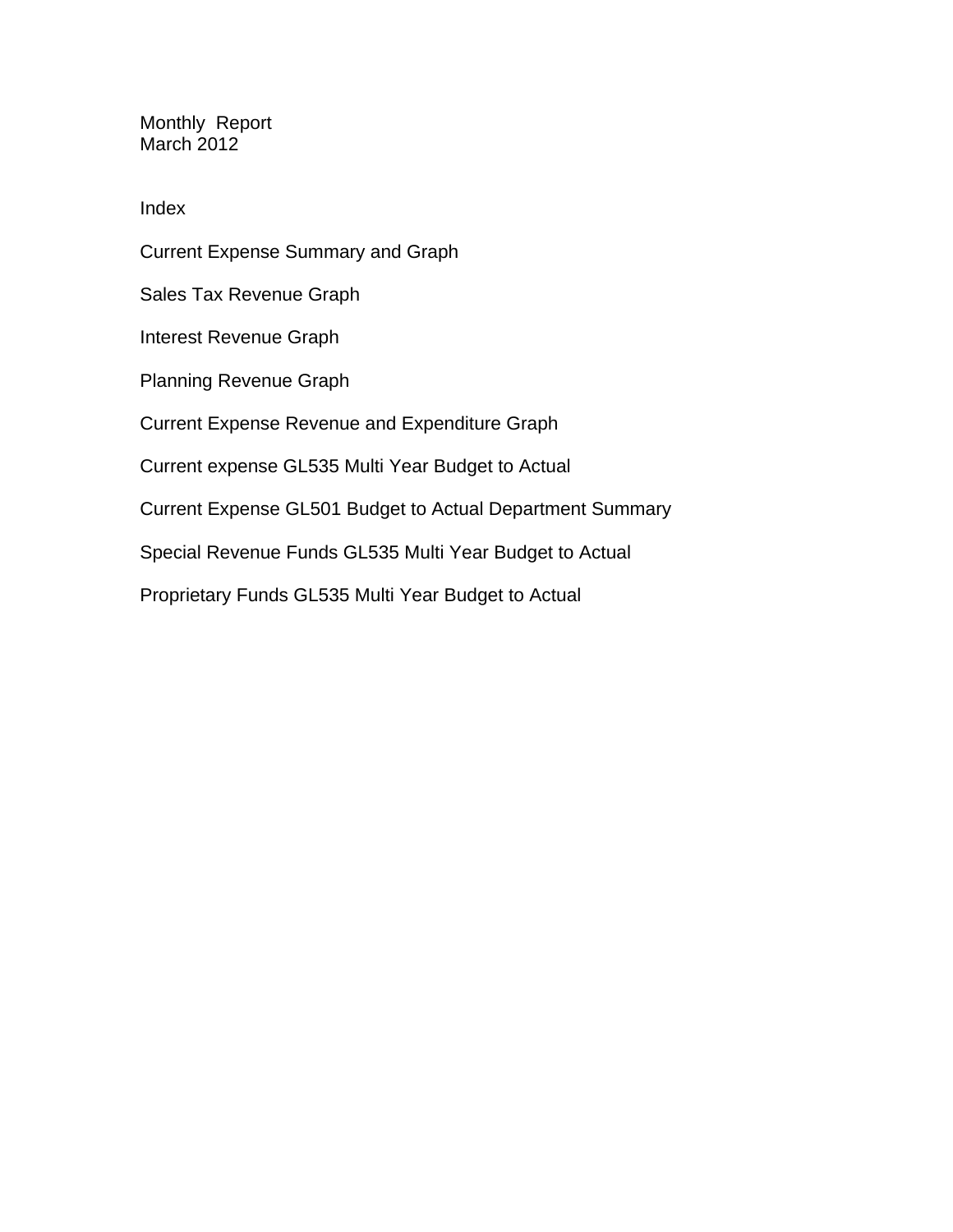|                               | CURRENT EXPENSE Thousands (000's) |                     |                         |               |                |            |                         |               |                          |            |                         |               |
|-------------------------------|-----------------------------------|---------------------|-------------------------|---------------|----------------|------------|-------------------------|---------------|--------------------------|------------|-------------------------|---------------|
|                               |                                   | <b>Current Year</b> |                         |               |                | 2011       |                         |               |                          | 2010       |                         |               |
|                               | Current                           | <b>YTD</b>          | <b>Budget</b>           | % VS          | Current        | <b>YTD</b> | <b>Budget</b>           | % VS          | Current                  | <b>YTD</b> | <b>Budget</b>           | % VS          |
|                               | Actual                            | Actual              | Net of Beg.<br>Fund Bal | <b>Budget</b> | Actual         | Actual     | Net of Beg.<br>Fund Bal | <b>Budget</b> | Actual                   | Actual     | Net of Beg.<br>Fund Bal | <b>Budget</b> |
| Revenue                       |                                   |                     |                         |               |                |            |                         |               |                          |            |                         |               |
| <b>Property Tax</b>           | 64                                | 115                 | 7,797                   | 1%            | 93             | 199        | 7,827                   | 3%            | 364                      | 411        | 7,368                   | 6%            |
| Sales Tax                     | 292                               | 1.018               | 3,850                   | 26%           | 273            | 993        | 4,111                   | 24%           | 285                      | 1,051      | 4,326                   | 24%           |
| <b>Planning and Community</b> | 103                               | 263                 | 1,656                   | 16%           | 140            | 343        | 1.412                   | 24%           | 129                      | 320        | 1.229                   | 26%           |
| Interest - Investment         | 66                                | 117                 | 250                     | 47%           | 16             | 51         | 200                     | 26%           | 47                       | 112        | 550                     | 20%           |
| Other                         | 427                               | 1,237               | 4,507                   | 27%           | 578            | 1,809      | 4,886                   | 37%           | 576                      | 1,589      | 5,171                   | 31%           |
| Subtotal                      | 951                               | 2,750               | 18,060                  | 15%           | 1,100          | 3,396      | 18,436                  | 18%           | 1,400                    | 3,483      | 18,644                  | 19%           |
| Intergovernmental (Grants)    | 98                                | 156                 | 1,066                   | 15%           | 88             | 101        | 1,040                   | 10%           | 91                       | 130        | 807                     | 16%           |
| Total                         | 1,050                             | 2,906               | 19,126                  | 15%           | 1,188          | 3,497      | 19,476                  | 18%           | 1,491                    | 3,613      | 19,451                  | 19%           |
| Interfund Transfers-In        | $\blacksquare$                    | 2,201               | 2,301                   | 96%           | $\blacksquare$ | 1,879      | 1,919                   | 98%           | $\blacksquare$           | 1.948      | 1,948                   | 100%          |
| Use of Beg Fund Balance       |                                   |                     | 130                     | 0%            |                |            | 185                     | 0%            | $\overline{a}$           |            | 1,210                   | 0%            |
| <b>Total Revenue</b>          | 1,050                             | 5,107               | 21,557                  | 24%           | 1,188          | 5,376      | 21,580                  | 25%           | 1,491                    | 5,561      | 22,609                  | 25%           |
|                               |                                   |                     |                         |               |                |            |                         |               |                          |            |                         |               |
| Expenditures                  | 1,721                             | 5,102               | 20,371                  | 25%           | 1,633          | 4,942      | 19,917                  | 25%           | 1,619                    | 4,991      | 21,347                  | 23%           |
| Interfund Transfers-Out       |                                   | 1,052               | 1,186                   | 89%           |                | 1,205      | 1,663                   | 72%           | $\overline{\phantom{a}}$ | 1,262      | 1,262                   | 100%          |
| <b>Total Expenditures</b>     | 1,721                             | 6,154               | 21,557                  | 29%           | 1,633          | 6,147      | 21,580                  | 28%           | 1,619                    | 6,253      | 22,609                  | 28%           |
| Net Current Expense           | (671)                             | (1,047)             | 0                       |               | (445)          | (771)      | 0                       |               | (128)                    | (692)      | 0                       |               |



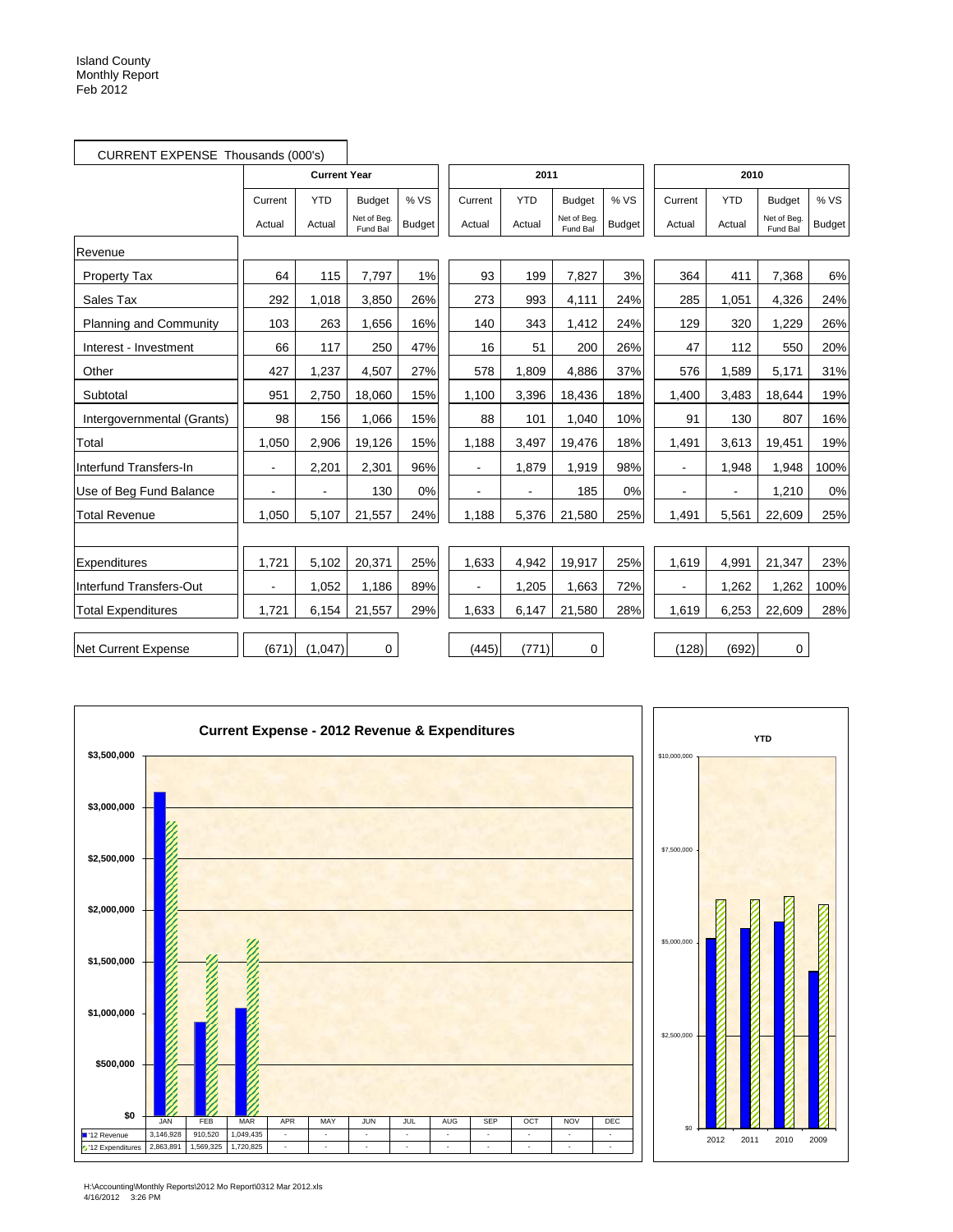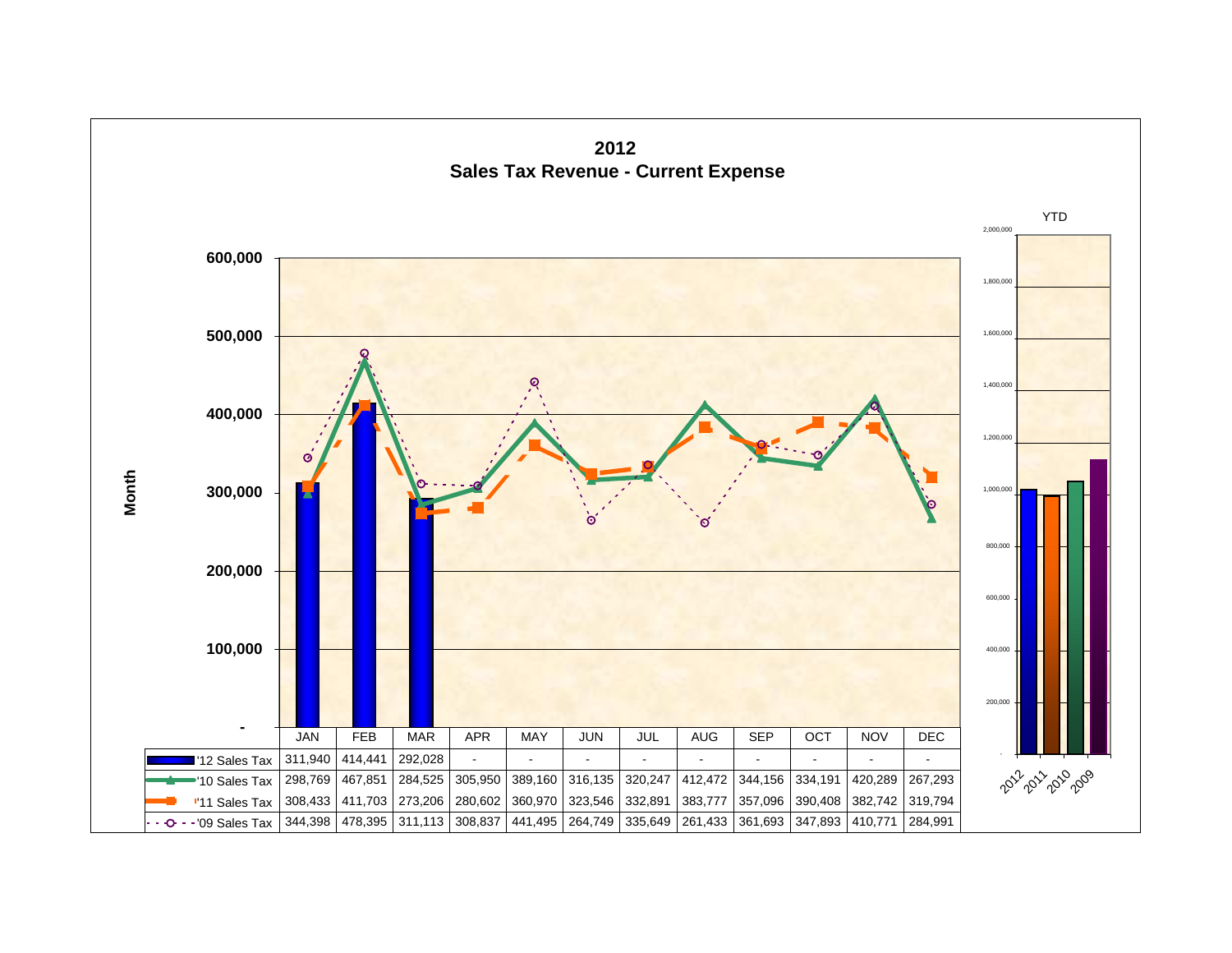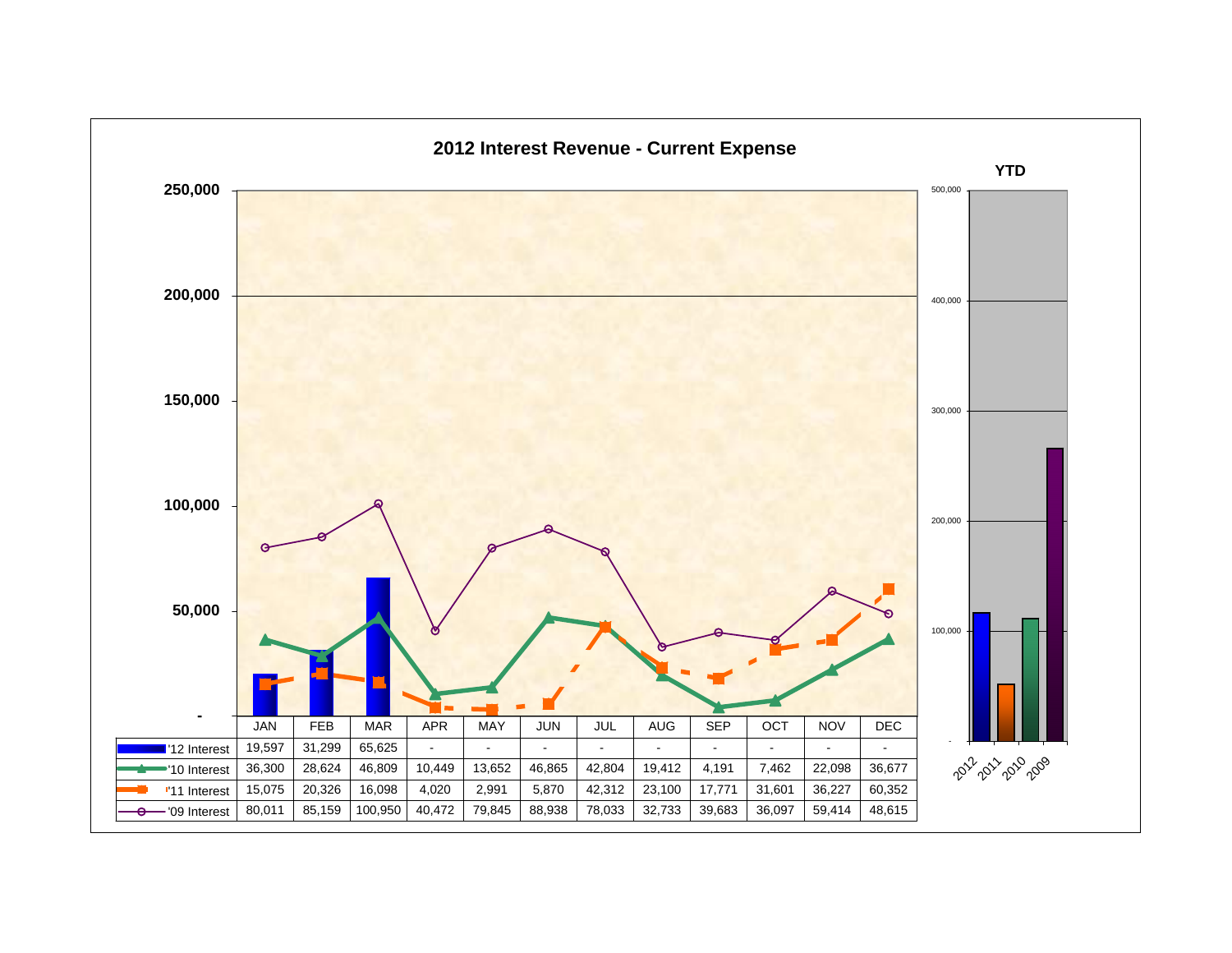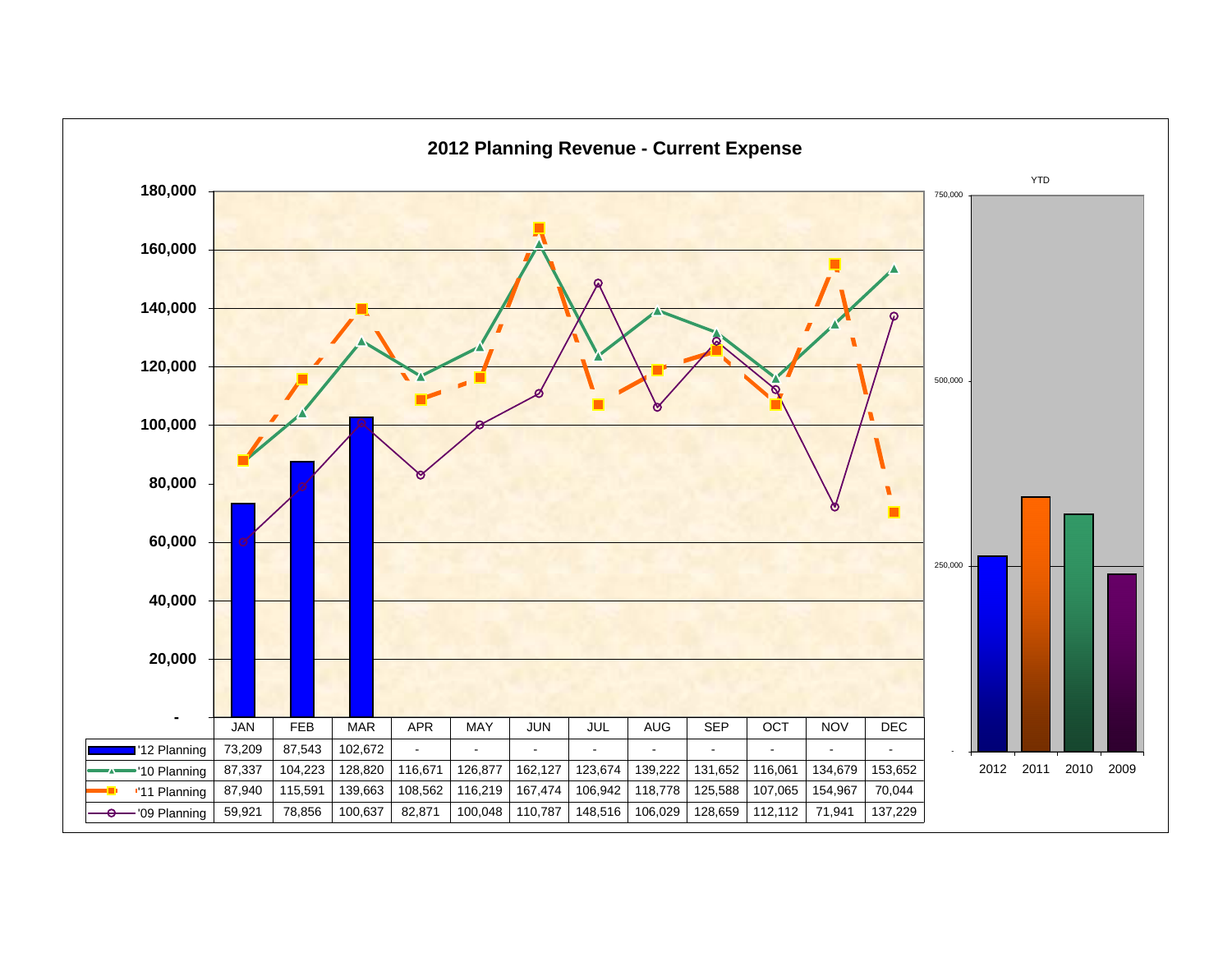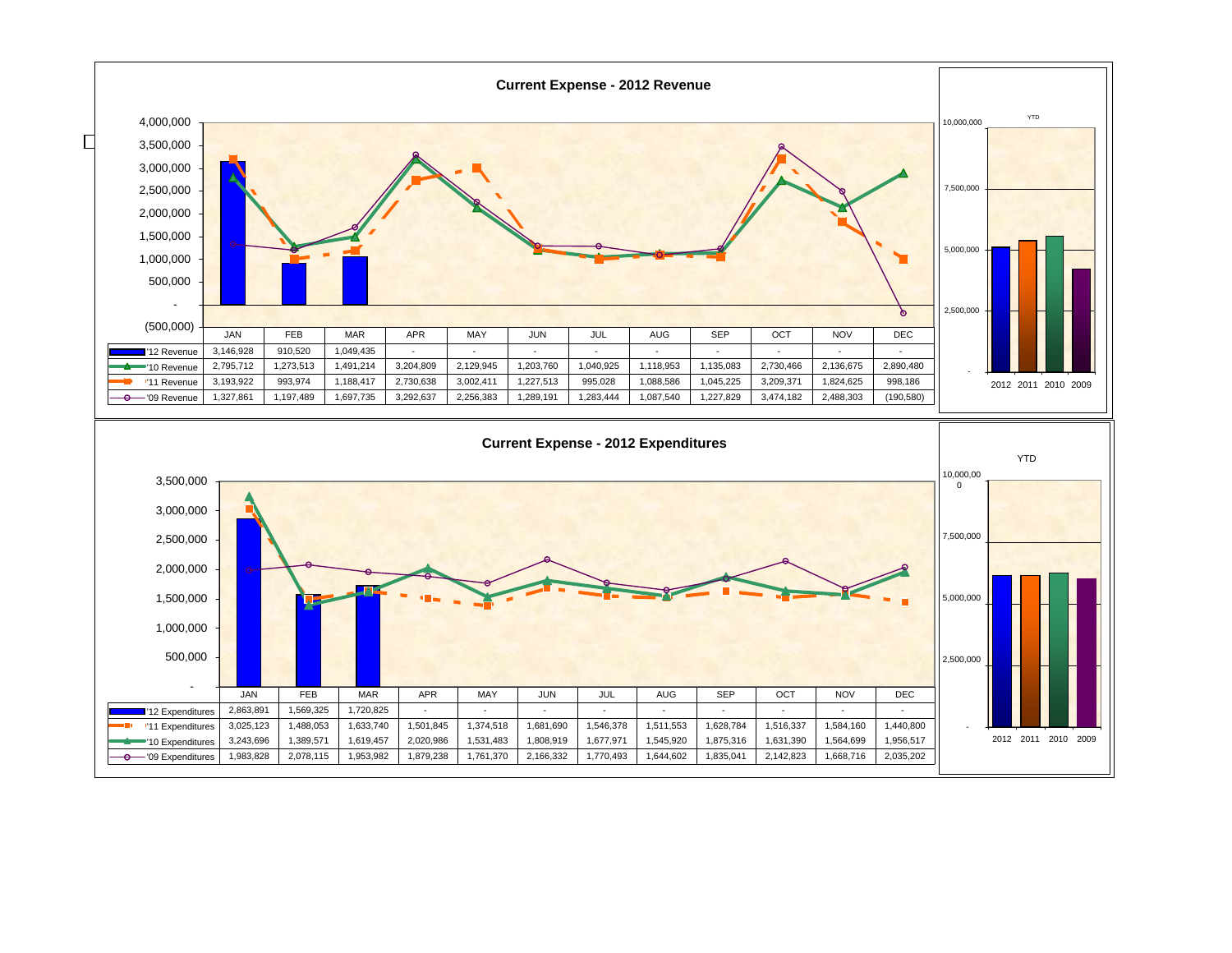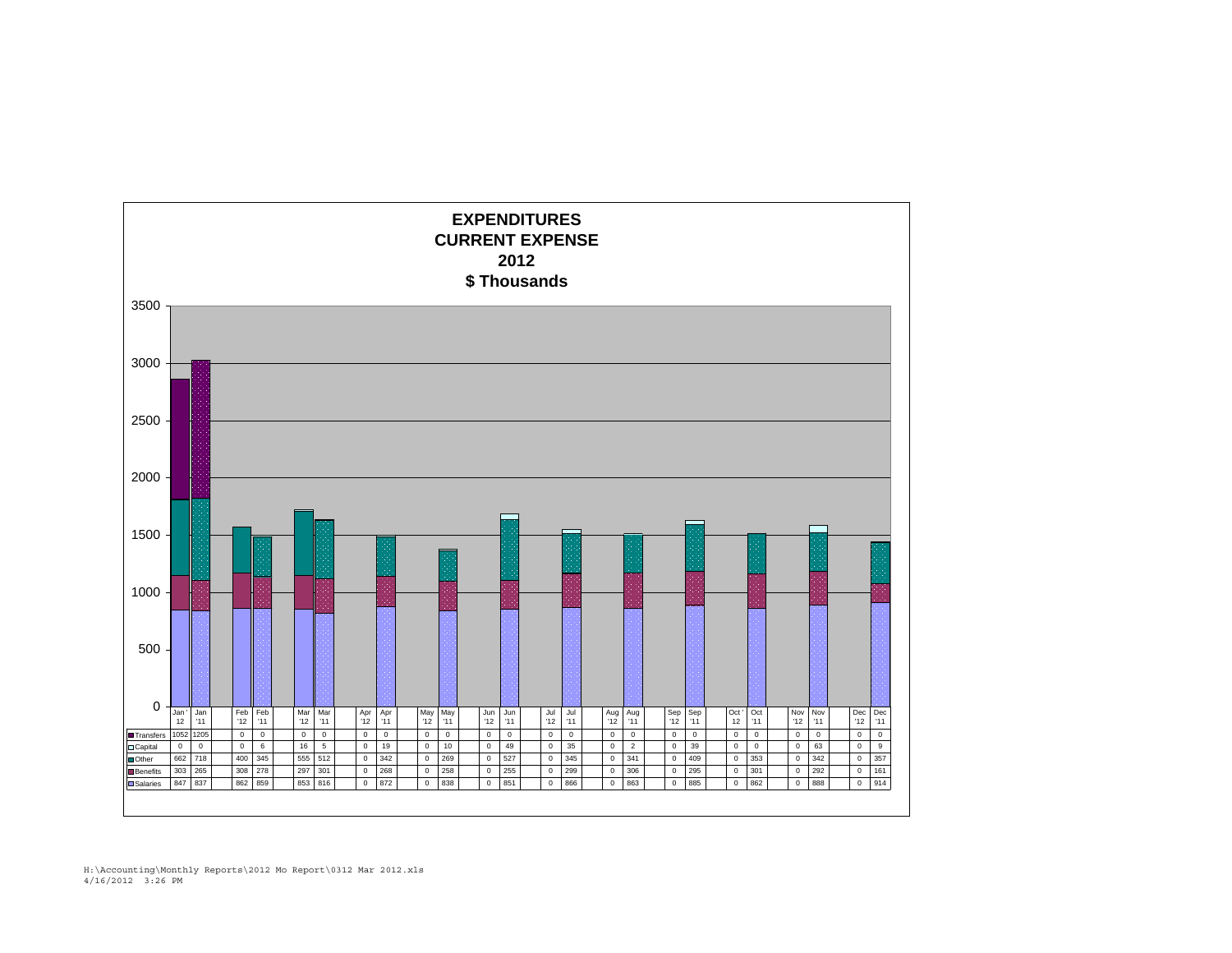|                              |                    |                                    |                | 2012             | 2012<br>Month  | 2012<br>Year to | 2012<br><b>Encumbered</b> | 2012            |                |
|------------------------------|--------------------|------------------------------------|----------------|------------------|----------------|-----------------|---------------------------|-----------------|----------------|
|                              |                    | <b>Prior Years to Date Actuals</b> |                | Approved         | to Date @      | Date @          | Amount @                  | Balance @       | <b>Percent</b> |
| Object                       | <b>Description</b> | 2010                               | 2011           | <b>Budget</b>    | 03/31/2012     | 03/31/2012      | 03/31/2012                | 03/31/2012      | <b>YTD</b>     |
| <b>CURRENT EXPENSE (001)</b> |                    |                                    |                |                  |                |                 |                           |                 |                |
| USE OF FUND BALANCE          |                    | 0.00                               | 0.00           | 130.000.00       | 0.00           | 0.00            | 0.00                      | 130.000.00      | $0\%$          |
| <b>REVENUES</b>              |                    | 3.482.337.90                       | 3.396.412.56   | 18.060.527.00    | 951.067.41     | 2,750,445.05    | 0.00                      | 15,310,081.95   | 15 %           |
| <b>GRANT REVENUES</b>        |                    | 130.200.62                         | 100.901.20     | 1.066.288.00     | 98.368.12      | 155.878.73      | 0.00                      | 910.409.27      | 15 %           |
| <b>EXPENDITURES</b>          |                    | (4,991,018.62)                     | (4,941,809.73) | (20.371.421.25)  | (1,720,825.27) | (5,102,087.52)  | (31,643.12)               | (15,237,690.61) | 25 %           |
| <b>TRANSFERS IN</b>          |                    | .947.900.00                        | 1.879.000.00   | 2,300,560.00     | 0.00           | 2,200,560.00    | 0.00                      | 100.000.00      | 96 %           |
| <b>TRANSFERS OUT</b>         |                    | (1,261,705.00)                     | (1,205,107.00) | (1, 185, 954.00) | 0.00           | (1,051,954.00)  | 0.00                      | (134,000.00)    | 89%            |
| Net CURRENT EXPENSE (001)    |                    | (692, 285.10)                      | (770, 602.97)  | (0.25)           | (671, 389.74)  | (1,047,157.74)  | (31,643.12)               | 1,078,800.61    |                |
| <b>Grand Total All Funds</b> |                    | (692, 285.10)                      | (770, 602.97)  | (0.25)           | (671, 389.74)  | (1,047,157.74)  | (31,643.12)               | 1,078,800.61    |                |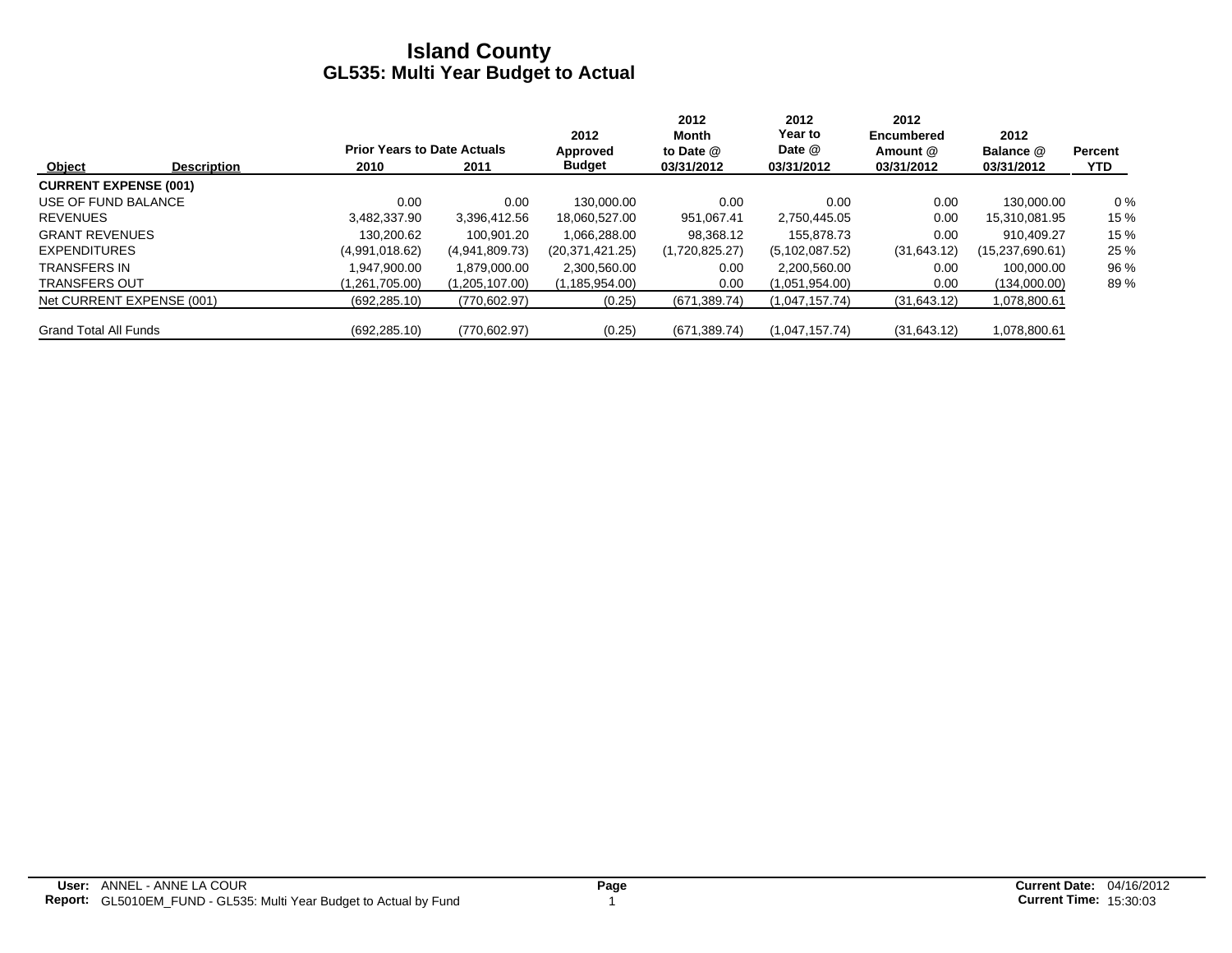|                                                       |                |               | <b>Report Date: 03/31/2012</b> |                                 |                              |
|-------------------------------------------------------|----------------|---------------|--------------------------------|---------------------------------|------------------------------|
| <b>Group - Description</b>                            | <b>Budget</b>  | <b>Actual</b> | <b>Encumbrance</b>             | <b>Balance</b>                  | <b>Percent</b><br><b>YTD</b> |
| Dept: 11 PUBLIC WORKS                                 |                |               |                                |                                 |                              |
| Revenue                                               |                |               |                                |                                 |                              |
| 34 CHARGES FOR GOODS & SERVICES                       | 10,560.00      | 13,387.86     | 0.00                           | (2,827.86)                      | 126.77                       |
| <b>36 MISCELLANEOUS REVENUES</b>                      | 4,000.00       | 0.00          | 0.00                           | 4,000.00                        | 0.00                         |
| 39 OTHER FINANCING SOURCES                            | 167,060.00     | 170,538.35    | 0.00                           | (3,478.35)                      | 102.08                       |
| <b>Revenue Total:</b>                                 | 181,620.00     | 183,926.21    | 0.00                           | (2,306.21)                      | 101.26                       |
| <b>Expenditures</b>                                   |                |               |                                |                                 |                              |
| <b>10 SALARIES &amp; BENEFITS</b>                     | 126,700.00     | 32,321.37     | 0.00                           | 94,378.63                       | 25.51                        |
| 20 MAINTENANCE & OPERATIONS                           | 55,420.00      | 10,590.27     | 0.00                           | 44,829.73                       | 19.10                        |
| <b>Expenditure Total:</b>                             | 182,120.00     | 42,911.64     | 0.00                           | 139,208.36                      | 23.56                        |
| <b>Dept Total:</b>                                    | (500.00)       | 141,014.57    | 0.00                           | (141, 514.57)                   |                              |
| <b>Dept: 13 HUMAN SERVICES</b><br><b>Expenditures</b> |                |               |                                |                                 |                              |
| 20 MAINTENANCE & OPERATIONS                           | 152,435.00     | 25,412.82     | 0.00                           | 127,022.18                      | 16.67                        |
| 50 INTERDEPT & TRANSFERS                              | 6,010.00       | 6,010.00      | 0.00                           | 0.00                            | 100.00                       |
| <b>Expenditure Total:</b>                             | 158,445.00     | 31,422.82     | 0.00                           | 127,022.18                      | 19.83                        |
| <b>Dept Total:</b>                                    | (158, 445.00)  | (31, 422.82)  | 0.00                           | (127, 022.18)                   |                              |
| Dept: 20 ASSESSOR<br><b>Revenue</b>                   |                |               |                                |                                 |                              |
| 34 CHARGES FOR GOODS & SERVICES                       | 11,700.00      | 1,966.47      | 0.00                           | 9,733.53                        | 16.80                        |
| <b>36 MISCELLANEOUS REVENUES</b>                      | 1,000.00       | 0.00          | 0.00                           | 1,000.00                        | 0.00                         |
| <b>Revenue Total:</b>                                 | 12,700.00      | 1,966.47      | 0.00                           | 10,733.53                       | 15.48                        |
| <b>Expenditures</b>                                   |                |               |                                |                                 |                              |
| 10 SALARIES & BENEFITS                                | 932,251.00     | 234,172.94    | 0.00                           | 698,078.06                      | 25.11                        |
| 20 MAINTENANCE & OPERATIONS                           | 110,830.00     | 13,020.00     | 0.00                           | 97,810.00                       | 11.74                        |
| <b>Expenditure Total:</b>                             | 1,043,081.00   | 247,192.94    | 0.00                           | 795,888.06                      | 23.69                        |
| <b>Dept Total:</b>                                    | (1,030,381.00) | (245, 226.47) | 0.00                           | (785, 154.53)                   |                              |
| Dept: 21 AUDITOR<br><b>Revenue</b>                    |                |               |                                |                                 |                              |
| 32 LICENSES & PERMITS                                 | 4,000.00       | 890.00        | 0.00                           | 3,110.00                        | 22.25                        |
| 34 CHARGES FOR GOODS & SERVICES                       | 571,000.00     | 129,939.70    | 0.00                           | 441,060.30                      | 22.75                        |
| <b>36 MISCELLANEOUS REVENUES</b>                      | 0.00           | 205.75        | 0.00                           | (205.75)                        | 0.00                         |
| <b>Revenue Total:</b><br><b>Expenditures</b>          | 575,000.00     | 131,035.45    | 0.00                           | 443,964.55                      | 22.78                        |
| 10 SALARIES & BENEFITS                                | 666,795.00     | 157,442.95    | 0.00                           | 509,352.05                      | 23.61                        |
| 20 MAINTENANCE & OPERATIONS                           | 114,950.00     | 13,223.01     | 0.00                           | 101,726.99                      | 11.50                        |
| <b>Expenditure Total:</b>                             | 781,745.00     | 170,665.96    | 0.00                           | 611,079.04                      | 21.83                        |
| <b>Dept Total:</b>                                    | (206,745.00)   | (39, 630.51)  | 0.00                           | (167, 114.49)                   |                              |
| Dept: 24 CLERK<br><b>Revenue</b>                      |                |               |                                |                                 |                              |
| 33 INTERGOVERMENTAL REVENUES                          | 75,000.00      | 6,103.10      | 0.00                           | 68,896.90                       | 8.13                         |
| 34 CHARGES FOR GOODS & SERVICES                       | 197,000.00     | 61,179.46     | 0.00                           | 135,820.54                      | 31.05                        |
| <b>35 FINES &amp; PENALTIES</b>                       | 59,400.00      | 10,421.35     | 0.00                           | 48,978.65                       | 17.54                        |
| 36 MISCELLANEOUS REVENUES                             | 5,000.00       | 765.63        | 0.00                           | 4,234.37                        | 15.31                        |
| ANNEL - ANNE LA COUR<br>User:                         | Page           |               |                                | <b>Current Date: 04/16/2012</b> |                              |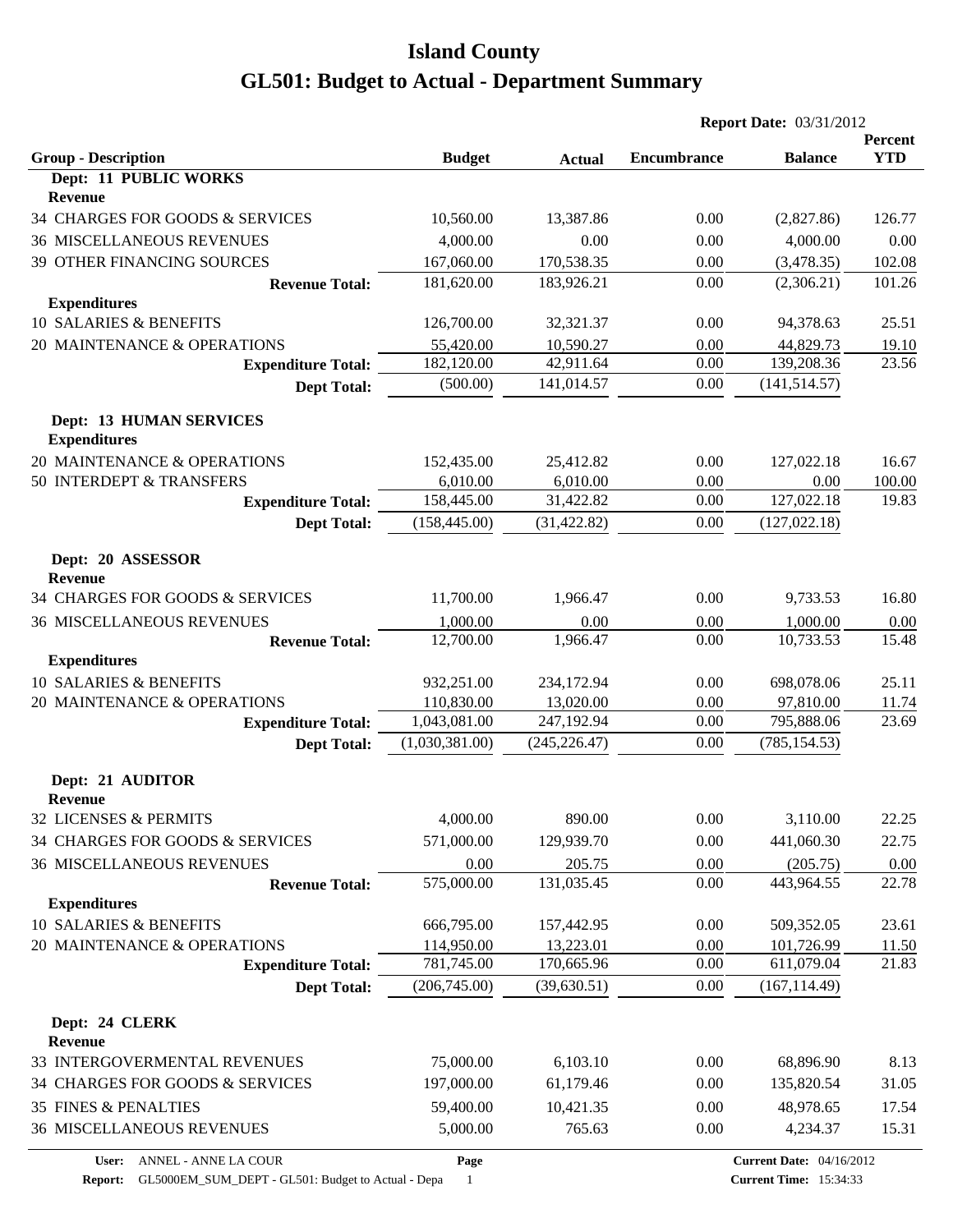|                                                         |               |               | <b>Report Date: 03/31/2012</b> |                |                       |
|---------------------------------------------------------|---------------|---------------|--------------------------------|----------------|-----------------------|
| <b>Group - Description</b>                              | <b>Budget</b> | <b>Actual</b> | <b>Encumbrance</b>             | <b>Balance</b> | Percent<br><b>YTD</b> |
| 39 OTHER FINANCING SOURCES                              | 9,000.00      | 9,000.00      | 0.00                           | 0.00           | 100.00                |
| <b>Revenue Total:</b>                                   | 345,400.00    | 87,469.54     | 0.00                           | 257,930.46     | 25.32                 |
| <b>Expenditures</b>                                     |               |               |                                |                |                       |
| 10 SALARIES & BENEFITS                                  | 384,600.00    | 91,037.03     | 0.00                           | 293,562.97     | 23.67                 |
| 20 MAINTENANCE & OPERATIONS                             | 31,500.00     | 5,656.44      | 0.00                           | 25,843.56      | 17.95                 |
| <b>Expenditure Total:</b>                               | 416,100.00    | 96,693.47     | 0.00                           | 319,406.53     | 23.23                 |
| <b>Dept Total:</b>                                      | (70,700.00)   | (9,223.93)    | 0.00                           | (61, 476.07)   |                       |
| Dept: 25 COMMISSIONERS<br><b>Revenue</b>                |               |               |                                |                |                       |
| 34 CHARGES FOR GOODS & SERVICES                         | 500.00        | 58.50         | 0.00                           | 441.50         | 11.70                 |
| <b>36 MISCELLANEOUS REVENUES</b>                        | 7,846.00      | 1,635.30      | 0.00                           | 6,210.70       | 20.84                 |
| <b>Revenue Total:</b>                                   | 8,346.00      | 1,693.80      | 0.00                           | 6,652.20       | 20.29                 |
| <b>Expenditures</b>                                     |               |               |                                |                |                       |
| <b>10 SALARIES &amp; BENEFITS</b>                       | 569,577.00    | 140,102.27    | 0.00                           | 429,474.73     | 24.59                 |
| 20 MAINTENANCE & OPERATIONS                             | 59,850.00     | 6,467.55      | 0.00                           | 53,382.45      | 10.80                 |
| <b>Expenditure Total:</b>                               | 629,427.00    | 146,569.82    | 0.00                           | 482,857.18     | 23.28                 |
| <b>Dept Total:</b>                                      | (621,081.00)  | (144, 876.02) | 0.00                           | (476, 204.98)  |                       |
| <b>Dept: 26 CENTRAL SERVICES</b><br><b>Expenditures</b> |               |               |                                |                |                       |
| 10 SALARIES & BENEFITS                                  | 463,100.00    | 117,262.63    | 0.00                           | 345,837.37     | 25.32                 |
| 20 MAINTENANCE & OPERATIONS                             | 379,200.00    | 109,464.54    | 31,643.12                      | 238,092.34     | 37.21                 |
| <b>40 CAPITAL</b>                                       | 153,000.00    | 12,301.50     | 0.00                           | 140,698.50     | 8.04                  |
| <b>Expenditure Total:</b>                               | 995,300.00    | 239,028.67    | 31,643.12                      | 724,628.21     | 27.19                 |
| <b>Dept Total:</b>                                      | (995,300.00)  | (239, 028.67) | (31, 643.12)                   | (724, 628.21)  |                       |
| Dept: 27 CORONER<br><b>Revenue</b>                      |               |               |                                |                |                       |
| 33 INTERGOVERMENTAL REVENUES                            | 20,000.00     | 17,510.40     | 0.00                           | 2,489.60       | 87.55                 |
| <b>Revenue Total:</b>                                   | 20,000.00     | 17,510.40     | 0.00                           | 2,489.60       | 87.55                 |
| <b>Expenditures</b>                                     |               |               |                                |                |                       |
| 10 SALARIES & BENEFITS                                  | 156,800.00    | 39,439.34     | 0.00                           | 117,360.66     | 25.15                 |
| 20 MAINTENANCE & OPERATIONS                             | 68,925.00     | 13,479.00     | 0.00                           | 55,446.00      | 19.55                 |
| <b>Expenditure Total:</b>                               | 225,725.00    | 52,918.34     | 0.00                           | 172,806.66     | 23.44                 |
| <b>Dept Total:</b>                                      | (205, 725.00) | (35, 407.94)  | 0.00                           | (170, 317.06)  |                       |
| Dept: 28 FACILITIES & MAINTENANCE<br><b>Revenue</b>     |               |               |                                |                |                       |
| 34 CHARGES FOR GOODS & SERVICES                         | 40,000.00     | 7,736.62      | 0.00                           | 32,263.38      | 19.34                 |
| <b>Revenue Total:</b>                                   | 40,000.00     | 7,736.62      | 0.00                           | 32,263.38      | 19.34                 |
| <b>Expenditures</b>                                     |               |               |                                |                |                       |
| 10 SALARIES & BENEFITS                                  | 575,100.00    | 148,369.52    | 0.00                           | 426,730.48     | 25.79                 |
| 20 MAINTENANCE & OPERATIONS                             | 419,150.00    | 96,823.75     | 0.00                           | 322,326.25     | 23.10                 |
| <b>Expenditure Total:</b>                               | 994,250.00    | 245,193.27    | 0.00                           | 749,056.73     | 24.66                 |
| <b>Dept Total:</b>                                      | (954, 250.00) | (237, 456.65) | 0.00                           | (716, 793.35)  |                       |
| Dept: 29 DISTRICT COURT                                 |               |               |                                |                |                       |

#### **Revenue**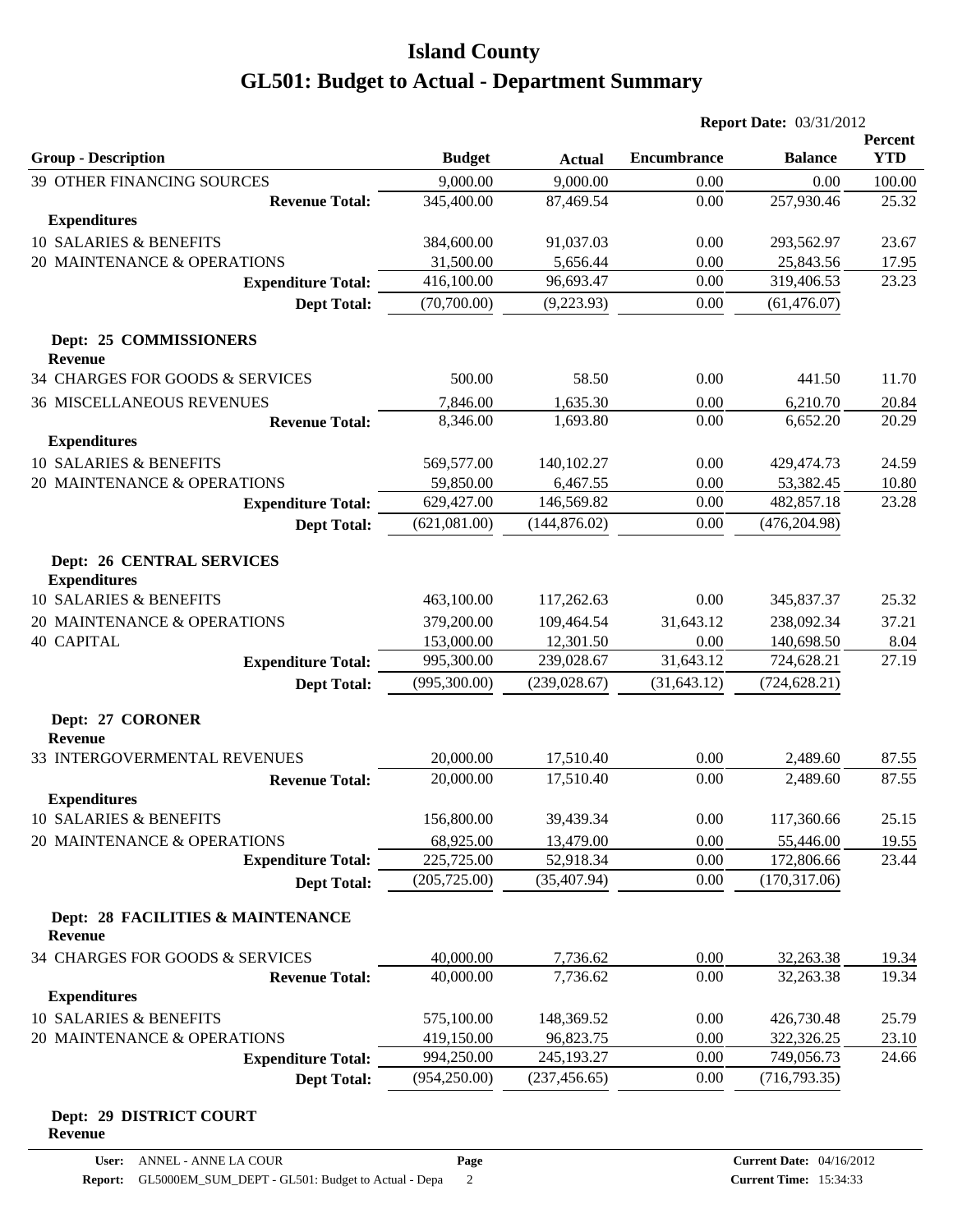|                                                 |                |               | <b>Report Date: 03/31/2012</b> |                |                       |
|-------------------------------------------------|----------------|---------------|--------------------------------|----------------|-----------------------|
| <b>Group - Description</b>                      | <b>Budget</b>  | <b>Actual</b> | <b>Encumbrance</b>             | <b>Balance</b> | Percent<br><b>YTD</b> |
| 33 INTERGOVERMENTAL REVENUES                    | 259,860.00     | 376.37        | 0.00                           | 259,483.63     | 0.14                  |
| 34 CHARGES FOR GOODS & SERVICES                 | 186,709.00     | 53,532.12     | 0.00                           | 133,176.88     | 28.67                 |
| <b>35 FINES &amp; PENALTIES</b>                 | 526,300.00     | 115,330.75    | 0.00                           | 410,969.25     | 21.91                 |
| <b>36 MISCELLANEOUS REVENUES</b>                | 14,000.00      | 5,178.71      | 0.00                           | 8,821.29       | 36.99                 |
| <b>Revenue Total:</b>                           | 986,869.00     | 174,417.95    | 0.00                           | 812,451.05     | 17.67                 |
| <b>Expenditures</b>                             |                |               |                                |                |                       |
| 10 SALARIES & BENEFITS                          | 829,500.00     | 203,989.92    | 0.00                           | 625,510.08     | 24.59                 |
| 20 MAINTENANCE & OPERATIONS                     | 91,010.00      | 22,474.49     | 0.00                           | 68,535.51      | 24.69                 |
| <b>Expenditure Total:</b>                       | 920,510.00     | 226,464.41    | 0.00                           | 694,045.59     | 24.60                 |
| <b>Dept Total:</b>                              | 66,359.00      | (52,046.46)   | 0.00                           | 118,405.46     |                       |
| Dept: 36 MISCELLANEOUS<br><b>Revenue</b>        |                |               |                                |                |                       |
| 34 CHARGES FOR GOODS & SERVICES                 | 500.00         | 0.00          | 0.00                           | 500.00         | 0.00                  |
| <b>Revenue Total:</b>                           | 500.00         | 0.00          | 0.00                           | 500.00         | 0.00                  |
| <b>Expenditures</b>                             |                |               |                                |                |                       |
| 10 SALARIES & BENEFITS                          | 71,110.00      | 19,391.98     | 0.00                           | 51,718.02      | 27.27                 |
| 20 MAINTENANCE & OPERATIONS                     | 125,700.00     | 10,767.40     | 0.00                           | 114,932.60     | 8.56                  |
| <b>30 INTERGOVERMENT</b>                        | 71,115.25      | 45,125.75     | 0.00                           | 25,989.50      | 63.45                 |
| <b>Expenditure Total:</b>                       | 267,925.25     | 75,285.13     | 0.00                           | 192,640.12     | 28.09                 |
| <b>Dept Total:</b>                              | (267, 425.25)  | (75, 285.13)  | 0.00                           | (192, 140.12)  |                       |
| Dept: 39 PROSECUTING ATTORNEY<br><b>Revenue</b> |                |               |                                |                |                       |
| 33 INTERGOVERMENTAL REVENUES                    | 201,116.00     | 38,471.95     | 0.00                           | 162,644.05     | 19.12                 |
| 34 CHARGES FOR GOODS & SERVICES                 | 25,500.00      | 6,021.46      | 0.00                           | 19,478.54      | 23.61                 |
| <b>35 FINES &amp; PENALTIES</b>                 | 1,000.00       | 97.69         | 0.00                           | 902.31         | 9.76                  |
| 39 OTHER FINANCING SOURCES                      | 13,000.00      | 13,000.00     | 0.00                           | 0.00           | 100.00                |
| <b>Revenue Total:</b>                           | 240,616.00     | 57,591.10     | 0.00                           | 183,024.90     | 23.93                 |
| <b>Expenditures</b>                             |                |               |                                |                |                       |
| 10 SALARIES & BENEFITS                          | 1,184,300.00   | 297,319.01    | 0.00                           | 886,980.99     | 25.10                 |
| 20 MAINTENANCE & OPERATIONS                     | 103,368.00     | 14,528.58     | $0.00\,$                       | 88,839.42      | 14.05                 |
| <b>40 CAPITAL</b>                               | 17,985.00      | 0.00          | 0.00                           | 17,985.00      | 0.00                  |
| <b>Expenditure Total:</b>                       | 1,305,653.00   | 311,847.59    | 0.00                           | 993,805.41     | 23.88                 |
| <b>Dept Total:</b>                              | (1,065,037.00) | (254, 256.49) | 0.00                           | (810, 780.51)  |                       |
| Dept: 40 SHERIFF<br><b>Revenue</b>              |                |               |                                |                |                       |
| 32 LICENSES & PERMITS                           | 20,000.00      | 10,253.50     | 0.00                           | 9,746.50       | 51.26                 |
| 33 INTERGOVERMENTAL REVENUES                    | 124,000.00     | 56,098.32     | 0.00                           | 67,901.68      | 45.24                 |
| 34 CHARGES FOR GOODS & SERVICES                 | 45,500.00      | 9,578.22      | 0.00                           | 35,921.78      | 21.05                 |
| 35 FINES & PENALTIES                            | 0.00           | 59.11         | 0.00                           | (59.11)        | 0.00                  |
| <b>36 MISCELLANEOUS REVENUES</b>                | 1,000.00       | 1,046.99      | 0.00                           | (46.99)        | 104.69                |
| <b>38 NONREVENUES</b>                           | 0.00           | 2,123.00      | 0.00                           | (2,123.00)     | 0.00                  |
| 39 OTHER FINANCING SOURCES                      | 750,000.00     | 750,000.00    | 0.00                           | 0.00           | 100.00                |
| <b>Revenue Total:</b>                           | 940,500.00     | 829,159.14    | 0.00                           | 111,340.86     | 88.16                 |
| <b>Expenditures</b>                             |                |               |                                |                |                       |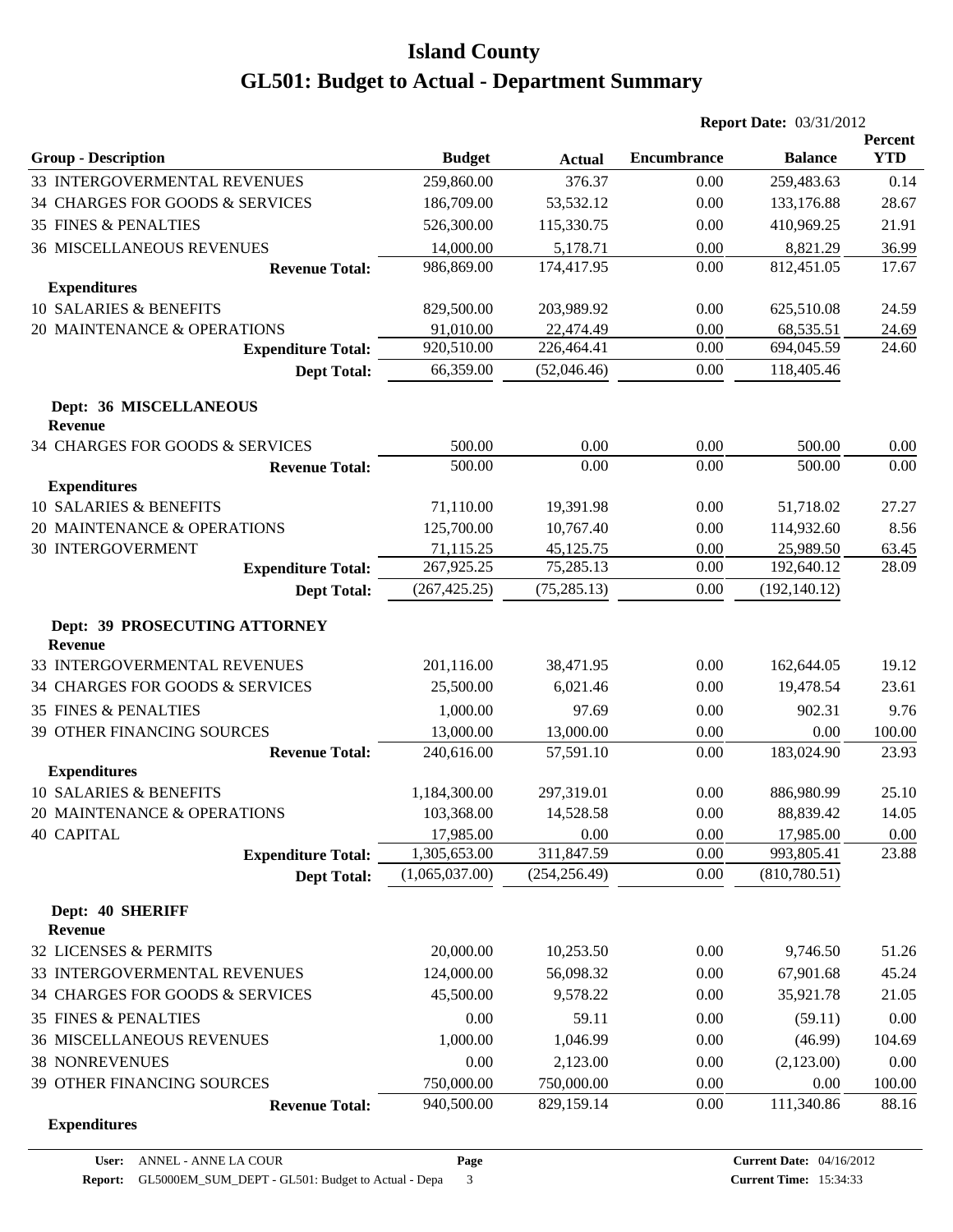|                                                 |                |               | <b>Report Date: 03/31/2012</b> |                |                       |
|-------------------------------------------------|----------------|---------------|--------------------------------|----------------|-----------------------|
| <b>Group - Description</b>                      | <b>Budget</b>  | <b>Actual</b> | <b>Encumbrance</b>             | <b>Balance</b> | Percent<br><b>YTD</b> |
| 10 SALARIES & BENEFITS                          | 4,966,800.00   | 1,227,107.78  | 0.00                           | 3,739,692.22   | 24.70                 |
| 20 MAINTENANCE & OPERATIONS                     | 852,284.00     | 117,863.79    | 0.00                           | 734,420.21     | 13.82                 |
| <b>30 INTERGOVERMENT</b>                        | 590,000.00     | 288,308.00    | 0.00                           | 301,692.00     | 48.86                 |
| <b>40 CAPITAL</b>                               | 0.00           | 1,000.00      | 0.00                           | (1,000.00)     | 0.00                  |
| <b>Expenditure Total:</b>                       | 6,409,084.00   | 1,634,279.57  | 0.00                           | 4,774,804.43   | 25.49                 |
| <b>Dept Total:</b>                              | (5,468,584.00) | (805, 120.43) | 0.00                           | (4,663,463.57) |                       |
| Dept: 41 SUPERIOR COURT<br><b>Revenue</b>       |                |               |                                |                |                       |
| 32 LICENSES & PERMITS                           | 20,000.00      | 1,955.00      | 0.00                           | 18,045.00      | 9.77                  |
| 33 INTERGOVERMENTAL REVENUES                    | 318,252.00     | 71,712.13     | 0.00                           | 246,539.87     | 22.53                 |
| 34 CHARGES FOR GOODS & SERVICES                 | 18,000.00      | 6,811.73      | 0.00                           | 11,188.27      | 37.84                 |
| <b>36 MISCELLANEOUS REVENUES</b>                | 0.00           | 244.00        | 0.00                           | (244.00)       | 0.00                  |
| <b>Revenue Total:</b>                           | 356,252.00     | 80,722.86     | 0.00                           | 275,529.14     | 22.65                 |
| <b>Expenditures</b>                             |                |               |                                |                |                       |
| 10 SALARIES & BENEFITS                          | 846,400.00     | 211,754.66    | 0.00                           | 634, 645. 34   | 25.01                 |
| 20 MAINTENANCE & OPERATIONS                     | 199,583.00     | 12,593.65     | 0.00                           | 186,989.35     | 6.30                  |
| 50 INTERDEPT & TRANSFERS                        | 350,000.00     | 350,000.00    | 0.00                           | 0.00           | 100.00                |
| <b>Expenditure Total:</b>                       | 1,395,983.00   | 574,348.31    | 0.00                           | 821,634.69     | 41.14                 |
| <b>Dept Total:</b>                              | (1,039,731.00) | (493, 625.45) | 0.00                           | (546, 105.55)  |                       |
| <b>Dept: 42 TREASURER</b><br><b>Revenue</b>     |                |               |                                |                |                       |
| 31 TAXES                                        | 85,000.00      | 17,530.43     | 0.00                           | 67,469.57      | 20.62                 |
| 34 CHARGES FOR GOODS & SERVICES                 | 8,495.00       | 310.39        | 0.00                           | 8,184.61       | 3.65                  |
| <b>36 MISCELLANEOUS REVENUES</b>                | 255,000.00     | 114,612.55    | 0.00                           | 140,387.45     | 44.94                 |
| <b>Revenue Total:</b>                           | 348,495.00     | 132,453.37    | 0.00                           | 216,041.63     | 38.00                 |
| <b>Expenditures</b>                             |                |               |                                |                |                       |
| 10 SALARIES & BENEFITS                          | 398,600.00     | 100,398.15    | 0.00                           | 298,201.85     | 25.18                 |
| 20 MAINTENANCE & OPERATIONS                     | 63,300.00      | 18,258.93     | 0.00                           | 45,041.07      | 28.84                 |
| <b>60 DEBT SERVICE</b>                          | 5,000.00       | 4,489.49      | 0.00                           | 510.51         | 89.78                 |
| <b>Expenditure Total:</b>                       | 466,900.00     | 123,146.57    | 0.00                           | 343,753.43     | 26.37                 |
| <b>Dept Total:</b>                              | (118, 405.00)  | 9,306.80      | 0.00                           | (127, 711.80)  |                       |
| Dept: 47 BUDGET<br><b>Expenditures</b>          |                |               |                                |                |                       |
| 10 SALARIES & BENEFITS                          | 116,300.00     | 29,171.30     | 0.00                           | 87,128.70      | 25.08                 |
| 20 MAINTENANCE & OPERATIONS                     | 12,100.00      | 1,422.28      | 0.00                           | 10,677.72      | 11.75                 |
| <b>Expenditure Total:</b>                       | 128,400.00     | 30,593.58     | 0.00                           | 97,806.42      | 23.82                 |
| <b>Dept Total:</b>                              | (128, 400.00)  | (30, 593.58)  | 0.00                           | (97, 806.42)   |                       |
| Dept: 48 EMERGENCY MANAGEMENT<br><b>Revenue</b> |                |               |                                |                |                       |
| 33 INTERGOVERMENTAL REVENUES                    | 325,620.00     | 1,661.51      | 0.00                           | 323,958.49     | 0.51                  |
| <b>Revenue Total:</b>                           | 325,620.00     | 1,661.51      | 0.00                           | 323,958.49     | 0.51                  |
| <b>Expenditures</b>                             |                |               |                                |                |                       |
| 10 SALARIES & BENEFITS                          | 68,500.00      | 18,090.79     | 0.00                           | 50,409.21      | 26.40                 |
| 20 MAINTENANCE & OPERATIONS                     | 287,746.00     | 8,122.34      | 0.00                           | 279,623.66     | 2.82                  |

**User:** ANNEL - ANNE LA COUR

**Page**

**Report:** GL5000EM\_SUM\_DEPT - GL501: Budget to Actual - Depa 4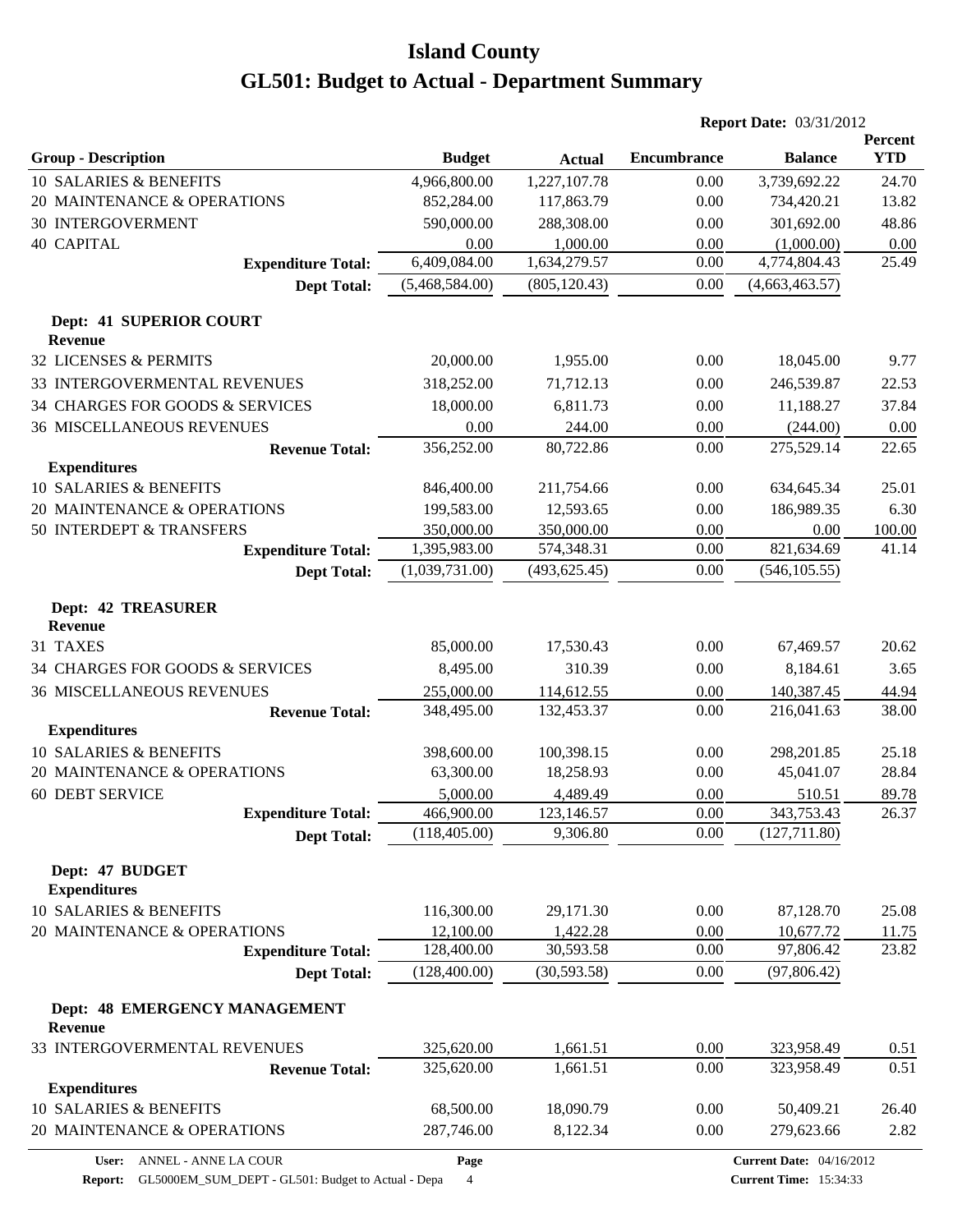|                                                          | <b>Report Date: 03/31/2012</b> |               |                    |                                 |                       |
|----------------------------------------------------------|--------------------------------|---------------|--------------------|---------------------------------|-----------------------|
| <b>Group - Description</b>                               | <b>Budget</b>                  | <b>Actual</b> | <b>Encumbrance</b> | <b>Balance</b>                  | Percent<br><b>YTD</b> |
| <b>30 INTERGOVERMENT</b>                                 | 46,224.00                      | 0.00          | 0.00               | 46,224.00                       | 0.00                  |
| <b>Expenditure Total:</b>                                | 402,470.00                     | 26,213.13     | 0.00               | 376,256.87                      | 6.51                  |
| <b>Dept Total:</b>                                       | (76,850.00)                    | (24, 551.62)  | 0.00               | (52, 298.38)                    |                       |
| Dept: 51 CIVIL SERVICE<br><b>Expenditures</b>            |                                |               |                    |                                 |                       |
| 10 SALARIES & BENEFITS                                   | 0.00                           | 0.00          | 0.00               | 0.00                            | 0.00                  |
| 20 MAINTENANCE & OPERATIONS                              | 0.00                           | 75.00         | 0.00               | (75.00)                         | 0.00                  |
| <b>Expenditure Total:</b>                                | 0.00                           | 75.00         | 0.00               | (75.00)                         | 0.00                  |
| <b>Dept Total:</b>                                       | 0.00                           | (75.00)       | 0.00               | 75.00                           |                       |
| Dept: 53 PLANNING<br><b>Revenue</b>                      |                                |               |                    |                                 |                       |
| 32 LICENSES & PERMITS                                    | 922,458.00                     | 180,090.30    | 0.00               | 742,367.70                      | 19.52                 |
| 33 INTERGOVERMENTAL REVENUES                             | 180,000.00                     | 39,648.51     | 0.00               | 140,351.49                      | 22.02                 |
| 34 CHARGES FOR GOODS & SERVICES                          | 480,392.00                     | 83,311.94     | 0.00               | 397,080.06                      | 17.34                 |
| <b>36 MISCELLANEOUS REVENUES</b>                         | 4,415.00                       | 22.03         | 0.00               | 4,392.97                        | 0.49                  |
| 39 OTHER FINANCING SOURCES                               | 149,000.00                     | 49,000.00     | 0.00               | 100,000.00                      | 32.88                 |
| <b>Revenue Total:</b>                                    | 1,736,265.00                   | 352,072.78    | 0.00               | 1,384,192.22                    | 20.27                 |
| <b>Expenditures</b>                                      |                                |               |                    |                                 |                       |
| 10 SALARIES & BENEFITS                                   | 1,435,916.00                   | 333,669.64    | 0.00               | 1,102,246.36                    | 23.23                 |
| 20 MAINTENANCE & OPERATIONS                              | 253,444.00                     | 16,372.37     | 0.00               | 237,071.63                      | 6.45                  |
| <b>Expenditure Total:</b>                                | 1,689,360.00                   | 350,042.01    | 0.00               | 1,339,317.99                    | 20.72                 |
| <b>Dept Total:</b>                                       | 46,905.00                      | 2,030.77      | 0.00               | 44,874.23                       |                       |
| <b>Dept: 54 GENERAL SERVICES ADMIN</b><br><b>Revenue</b> |                                |               |                    |                                 |                       |
| 32 LICENSES & PERMITS                                    | 0.00                           | 5,830.00      | 0.00               | (5,830.00)                      | 0.00                  |
| 33 INTERGOVERMENTAL REVENUES                             | 57,650.00                      | (2,000.00)    | 0.00               | 59,650.00                       | $-3.46$               |
| 34 CHARGES FOR GOODS & SERVICES                          | 53,342.00                      | 5,221.00      | 0.00               | 48,121.00                       | 9.78                  |
| <b>35 FINES &amp; PENALTIES</b>                          | 5,000.00                       | 175.00        | 0.00               | 4,825.00                        | 3.50                  |
| 36 MISCELLANEOUS REVENUES                                | 5,000.00                       | 2,294.08      | $0.00\,$           | 2,705.92                        | 45.88                 |
| <b>Revenue Total:</b>                                    | 120,992.00                     | 11,520.08     | 0.00               | 109,471.92                      | 9.52                  |
| <b>Expenditures</b>                                      |                                |               |                    |                                 |                       |
| 10 SALARIES & BENEFITS                                   | 102,815.00                     | 25,211.90     | 0.00               | 77,603.10                       | 24.52                 |
| 20 MAINTENANCE & OPERATIONS                              | 1,065,934.00                   | 367,470.04    | 0.00               | 698,463.96                      | 34.47                 |
| <b>30 INTERGOVERMENT</b>                                 | 9,844.00                       | 18.71         | 0.00               | 9,825.29                        | 0.19                  |
| <b>Expenditure Total:</b>                                | 1,178,593.00                   | 392,700.65    | 0.00               | 785,892.35                      | 33.31                 |
| <b>Dept Total:</b>                                       | (1,057,601.00)                 | (381, 180.57) | 0.00               | (676, 420.43)                   |                       |
| <b>Dept: 59 HUMAN RESOURCES</b><br>Revenue               |                                |               |                    |                                 |                       |
| 34 CHARGES FOR GOODS & SERVICES                          | 5,200.00                       | 0.00          | 0.00               | 5,200.00                        | 0.00                  |
| <b>36 MISCELLANEOUS REVENUES</b>                         | 500.00                         | 0.00          | 0.00               | 500.00                          | 0.00                  |
| <b>Revenue Total:</b>                                    | 5,700.00                       | 0.00          | 0.00               | 5,700.00                        | 0.00                  |
| <b>Expenditures</b>                                      |                                |               |                    |                                 |                       |
| 10 SALARIES & BENEFITS                                   | 202,600.00                     | 41,541.51     | 0.00               | 161,058.49                      | 20.50                 |
| 20 MAINTENANCE & OPERATIONS                              | 18,750.00                      | 2,761.58      | 0.00               | 15,988.42                       | 14.72                 |
| ANNEL - ANNE LA COUR<br>User:                            | Page                           |               |                    | <b>Current Date: 04/16/2012</b> |                       |

**Report:** GL5000EM\_SUM\_DEPT - GL501: Budget to Actual - Depa 5

**Current Time:** 15:34:33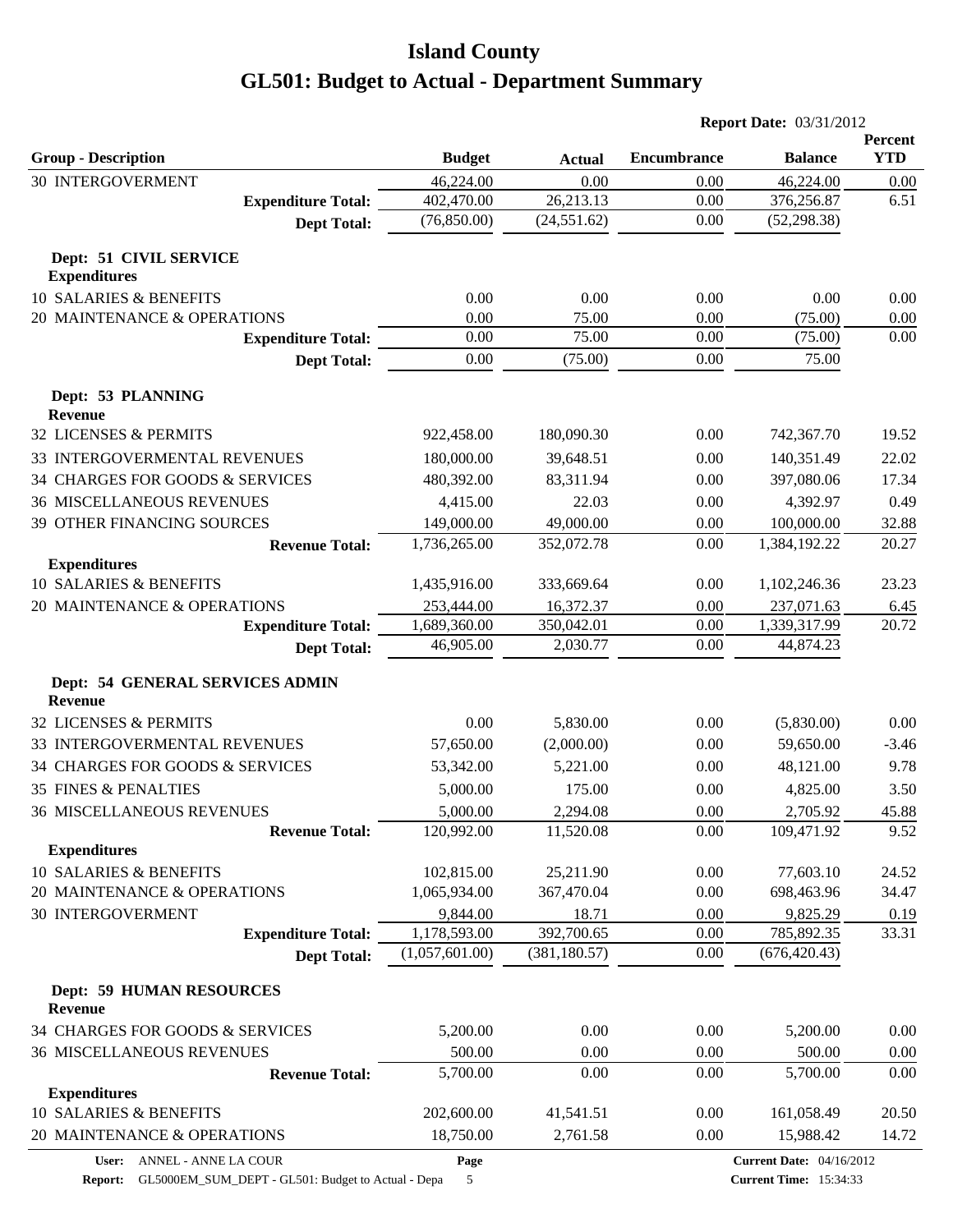|                                                  |               |               |                    | <b>Report Date: 03/31/2012</b> |                |
|--------------------------------------------------|---------------|---------------|--------------------|--------------------------------|----------------|
|                                                  |               |               |                    |                                | <b>Percent</b> |
| <b>Group - Description</b>                       | <b>Budget</b> | <b>Actual</b> | <b>Encumbrance</b> | <b>Balance</b>                 | <b>YTD</b>     |
| <b>Expenditure Total:</b>                        | 221,350.00    | 44,303.09     | 0.00               | 177,046.91                     | 20.01          |
| <b>Dept Total:</b>                               | (215,650.00)  | (44,303.09)   | 0.00               | (171, 346.91)                  |                |
| Dept: 90 FUND NON-DEPARTMENTAL<br><b>Revenue</b> |               |               |                    |                                |                |
| 30 USE OF FUND BALANCE/RESERVES                  | 130,000.00    | 0.00          | 0.00               | 130,000.00                     | 0.00           |
| 31 TAXES                                         | 12,945,500.00 | 1,496,759.36  | 0.00               | 11,448,740.64                  | 11.56          |
| <b>33 INTERGOVERMENTAL REVENUES</b>              | 1,017,000.00  | 260,010.41    | 0.00               | 756,989.59                     | 25.56          |
| 34 CHARGES FOR GOODS & SERVICES                  | 2,500.00      | 124.47        | 0.00               | 2,375.53                       | 4.97           |
| <b>36 MISCELLANEOUS REVENUES</b>                 | 5,000.00      | 66,552.26     | 0.00               | (61, 552.26)                   | 1,331.04       |
| <b>39 OTHER FINANCING SOURCES</b>                | 1,212,500.00  | 1,212,500.00  | 0.00               | 0.00                           | 100.00         |
| <b>Revenue Total:</b>                            | 15,312,500.00 | 3,035,946.50  | 0.00               | 12,276,553.50                  | 19.82          |
| <b>Expenditures</b>                              |               |               |                    |                                |                |
| 10 SALARIES & BENEFITS                           | 30,000.00     | 1,250.00      | 0.00               | 28,750.00                      | 4.16           |
| 20 MAINTENANCE & OPERATIONS                      | 240,000.00    | 0.00          | 0.00               | 240,000.00                     | 0.00           |
| 50 INTERDEPT & TRANSFERS                         | 1,306,944.00  | 1,090,895.55  | 0.00               | 216,048.45                     | 83.46          |
| 90 OTHER                                         | 168,010.00    | 0.00          | 0.00               | 168,010.00                     | 0.00           |
| <b>Expenditure Total:</b>                        | 1,744,954.00  | 1,092,145.55  | 0.00               | 652,808.45                     | 62.58          |
| <b>Dept Total:</b>                               | 13,567,546.00 | 1,943,800.95  | 0.00               | 11,623,745.05                  |                |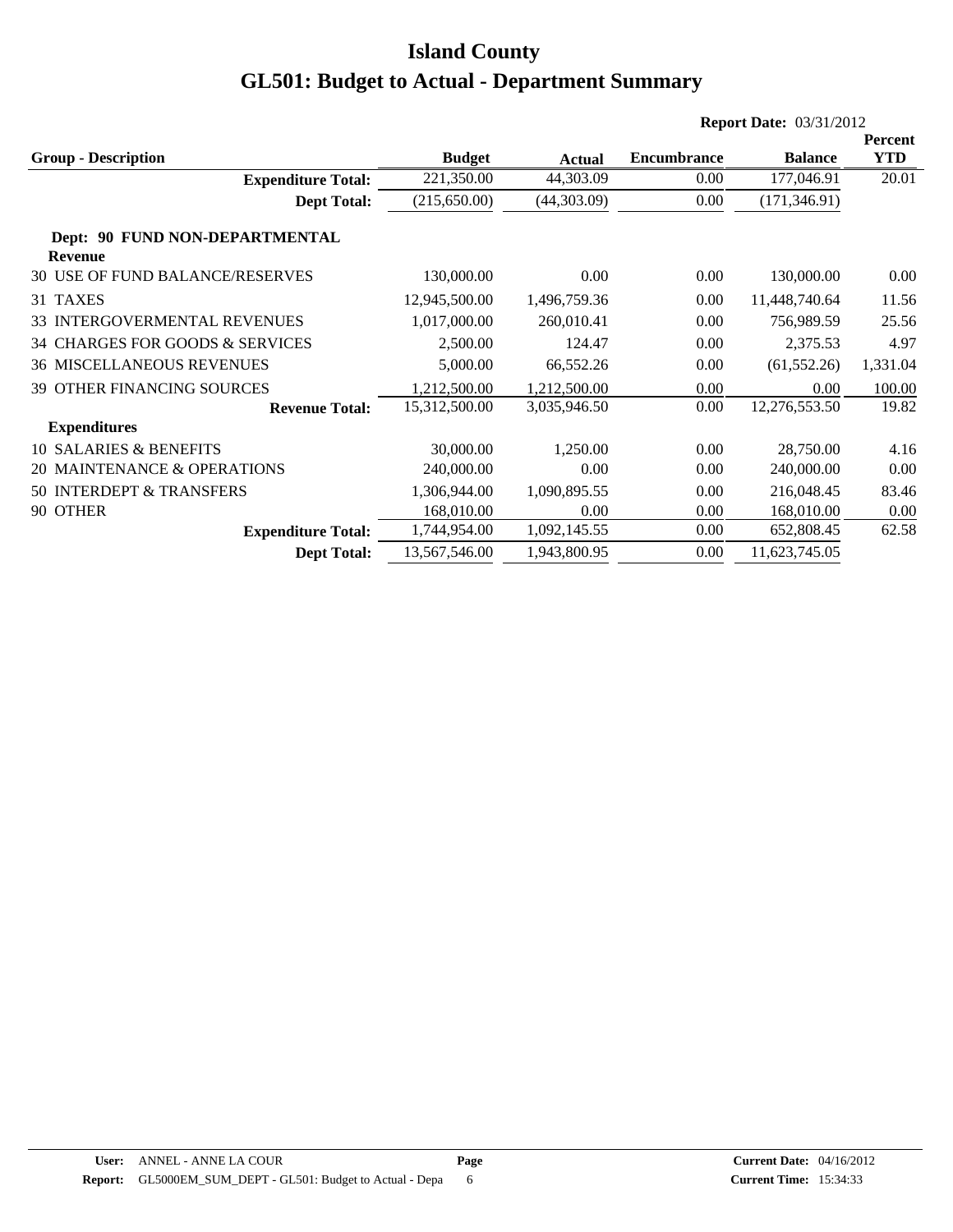|                                                                                                  | <b>Prior Years to Date Actuals</b> |              | 2012<br>Approved | 2012<br><b>Month</b><br>to Date @ | 2012<br>Year to<br>Date @ | 2012<br><b>Encumbered</b><br>Amount @ | 2012<br>Balance @ | <b>Percent</b>                                            |
|--------------------------------------------------------------------------------------------------|------------------------------------|--------------|------------------|-----------------------------------|---------------------------|---------------------------------------|-------------------|-----------------------------------------------------------|
| Object<br><b>Description</b>                                                                     | 2010                               | 2011         | <b>Budget</b>    | 03/31/2012                        | 03/31/2012                | 03/31/2012                            | 03/31/2012        | <b>YTD</b>                                                |
| 2% HOTEL/MOTEL PUBLIC FACILITI (124)                                                             |                                    |              |                  |                                   |                           |                                       |                   |                                                           |
| USE OF FUND BALANCE                                                                              | 0.00                               | 0.00         | 0.00             | 0.00                              | 0.00                      | 0.00                                  | 0.00              | $0\%$                                                     |
| <b>REVENUES</b>                                                                                  | 27,287.65                          | 32,705.67    | 130,100.00       | 5,934.40                          | 30,998.50                 | 0.00                                  | 99,101.50         | 24 %                                                      |
| <b>EXPENDITURES</b>                                                                              | (10,963.90)                        | (16,660.70)  | (125,000.00)     | (15,526.48)                       | (22,006.29)               | 0.00                                  | (102, 993.71)     | 18%                                                       |
| <b>TRANSFERS OUT</b>                                                                             | (4,600.00)                         | (4,500.00)   | (5,100.00)       | 0.00                              | (5,100.00)                | 0.00                                  | 0.00              | 100 %                                                     |
| Net 2% HOTEL/MOTEL PUBLIC FACILITI (124)                                                         | 11,723.75                          | 11,544.97    | 0.00             | (9,592.08)                        | 3,892.21                  | 0.00                                  | (3,892.21)        |                                                           |
| <b>ALCOHOL/SUBSTANCE ABUSE (123)</b>                                                             |                                    |              |                  |                                   |                           |                                       |                   |                                                           |
| USE OF FUND BALANCE                                                                              | 0.00                               | 0.00         | 0.00             | 0.00                              | 0.00                      | 0.00                                  | 0.00              | $0\%$                                                     |
| <b>REVENUES</b>                                                                                  | 2,969.96                           | 1,539.91     | 96,000.00        | 1,462.35                          | 15,890.57                 | 0.00                                  | 80,109.43         | 17%                                                       |
| <b>GRANT REVENUES</b>                                                                            | 103,373.18                         | 1,713.60     | 499,263.00       | 65,697.03                         | 32,410.31                 | 0.00                                  | 466,852.69        | 6%                                                        |
| <b>EXPENDITURES</b>                                                                              | (67, 338.05)                       | (90, 425.31) | (596, 263.00)    | (35, 409.17)                      | (120, 112.51)             | 0.00                                  | (476, 150.49)     | 20%                                                       |
| <b>TRANSFERS IN</b>                                                                              | 28,883.00                          | 0.00         | 6,000.00         | 0.00                              | 6,000.00                  | 0.00                                  | 0.00              | 100 %                                                     |
| <b>TRANSFERS OUT</b>                                                                             | 0.00                               | 0.00         | (5,000.00)       | 0.00                              | (5,000.00)                | 0.00                                  | 0.00              | 100 %                                                     |
| Net ALCOHOL/SUBSTANCE ABUSE (123)                                                                | 67,888.09                          | (87, 171.80) | 0.00             | 31,750.21                         | (70.811.63)               | 0.00                                  | 70,811.63         |                                                           |
| <b>ANTI-PROFITEERING (136)</b>                                                                   |                                    |              |                  |                                   |                           |                                       |                   |                                                           |
| USE OF FUND BALANCE                                                                              | 0.00                               | 0.00         | 0.00             | 0.00                              | 0.00                      | 0.00                                  | 0.00              | 0%                                                        |
| <b>REVENUES</b>                                                                                  | 8.12                               | 7.14         | 0.00             | 1.47                              | 4.17                      | 0.00                                  | (4.17)            | 0%                                                        |
| <b>TRANSFERS OUT</b>                                                                             | 0.00                               | 0.00         | 0.00             | 0.00                              | 0.00                      | 0.00                                  | 0.00              | $0\%$                                                     |
| Net ANTI-PROFITEERING (136)                                                                      | 8.12                               | 7.14         | 0.00             | 1.47                              | 4.17                      | 0.00                                  | (4.17)            |                                                           |
| <b>AUDITOR'S O &amp; M (118)</b>                                                                 |                                    |              |                  |                                   |                           |                                       |                   |                                                           |
| USE OF FUND BALANCE                                                                              | 0.00                               | 0.00         | 0.00             | 0.00                              | 0.00                      | 0.00                                  | 0.00              | $0\%$                                                     |
| <b>REVENUES</b>                                                                                  | 15,751.03                          | 18,465.80    | 116,000.00       | 6,531.60                          | 18,271.20                 | 0.00                                  | 97,728.80         | 16 %                                                      |
| <b>EXPENDITURES</b>                                                                              | (50, 424.66)                       | (53, 591.03) | (141, 400.00)    | (9,637.05)                        | (64, 520.55)              | 0.00                                  | (76, 879.45)      | 46 %                                                      |
| <b>TRANSFERS IN</b>                                                                              | 25,400.00                          | 25,400.00    | 25,400.00        | 0.00                              | 25,400.00                 | 0.00                                  | 0.00              | 100 %                                                     |
| <b>TRANSFERS OUT</b>                                                                             | 0.00                               | 0.00         | 0.00             | 0.00                              | 0.00                      | 0.00                                  | 0.00              | $0\%$                                                     |
| Net AUDITOR'S O & M (118)                                                                        | (9,273.63)                         | (9,725.23)   | 0.00             | (3, 105.45)                       | (20, 849.35)              | 0.00                                  | 20,849.35         |                                                           |
| <b>CAPITAL DRAINAGE (321)</b>                                                                    |                                    |              |                  |                                   |                           |                                       |                   |                                                           |
| <b>REVENUES</b>                                                                                  | 0.00                               | 0.00         | 0.00             | 0.00                              | 0.00                      | 0.00                                  | 0.00              | 0%                                                        |
| <b>EXPENDITURES</b>                                                                              | (17,668.56)                        | (16,695.15)  | (770,000.00)     | (21,668.84)                       | (39,071.02)               | 0.00                                  | (730, 928.98)     | 5 %                                                       |
| <b>TRANSFERS IN</b>                                                                              | 100,000.00                         | 111,000.00   | 801,500.00       | 0.00                              | 291,500.00                | 0.00                                  | 510,000.00        | 36 %                                                      |
| <b>TRANSFERS OUT</b>                                                                             | (22,700.00)                        | (16,800.00)  | (31,500.00)      | 0.00                              | (31,500.00)               | 0.00                                  | 0.00              | 100 %                                                     |
| Net CAPITAL DRAINAGE (321)                                                                       | 59,631.44                          | 77,504.85    | 0.00             | (21,668.84)                       | 220,928.98                | 0.00                                  | (220, 928.98)     |                                                           |
| <b>CASA FUND (131)</b>                                                                           |                                    |              |                  |                                   |                           |                                       |                   |                                                           |
| USE OF FUND BALANCE                                                                              | 0.00                               | 0.00         | 0.00             | 0.00                              | 0.00                      | 0.00                                  | 0.00              | $0\%$                                                     |
| <b>REVENUES</b>                                                                                  | 0.00                               | 200.00       | 0.00             | 0.00                              | 0.00                      | 0.00                                  | 0.00              | 0%                                                        |
| <b>GRANT REVENUES</b>                                                                            | 9,838.50                           | 4,919.25     | 59.031.00        | 5,024.00                          | 5,024.00                  | 0.00                                  | 54,007.00         | 9%                                                        |
| <b>EXPENDITURES</b>                                                                              | (25,996.04)                        | (28, 585.74) | (109, 622.00)    | (8, 299.77)                       | (30,749.27)               | 0.00                                  | (78, 872.73)      | 28 %                                                      |
| <b>TRANSFERS IN</b>                                                                              | 50,591.00                          | 50,591.00    | 50,591.00        | 0.00                              | 50,591.00                 | 0.00                                  | 0.00              | 100 %                                                     |
| User: ANNEL - ANNE LA COUR<br>Report: GL5010EM_FUND - GL535: Multi Year Budget to Actual by Fund |                                    |              | Page<br>1        |                                   |                           |                                       |                   | Current Date: 04/16/2012<br><b>Current Time: 15:50:47</b> |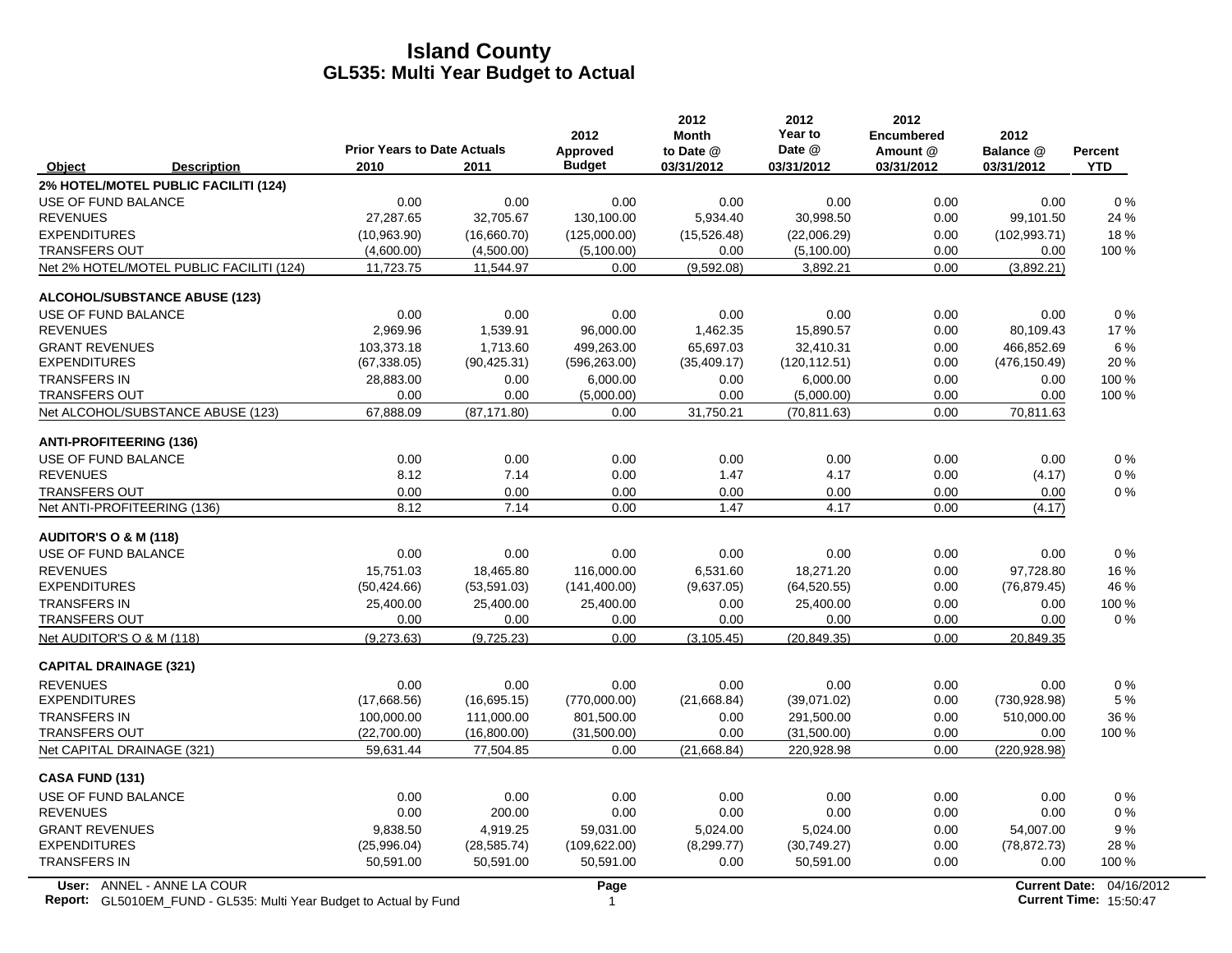|                                             | <b>Prior Years to Date Actuals</b> |              | 2012<br>Approved | 2012<br><b>Month</b><br>to Date @ | 2012<br>Year to<br>Date @ | 2012<br><b>Encumbered</b><br>Amount @ | 2012<br>Balance @ | Percent    |
|---------------------------------------------|------------------------------------|--------------|------------------|-----------------------------------|---------------------------|---------------------------------------|-------------------|------------|
| <b>Description</b><br>Object                | 2010                               | 2011         | <b>Budget</b>    | 03/31/2012                        | 03/31/2012                | 03/31/2012                            | 03/31/2012        | <b>YTD</b> |
| <b>TRANSFERS OUT</b>                        | 0.00                               | 0.00         | 0.00             | 0.00                              | 0.00                      | 0.00                                  | 0.00              | $0\%$      |
| Net CASA FUND (131)                         | 34,433.46                          | 27,124.51    | 0.00             | (3,275.77)                        | 24,865.73                 | 0.00                                  | (24, 865.73)      |            |
| <b>CLEAN WATER UTILITY (154)</b>            |                                    |              |                  |                                   |                           |                                       |                   |            |
| <b>REVENUES</b>                             | 0.00                               | 0.00         | 714,000.00       | 9,803.25                          | 9.803.25                  | 0.00                                  | 704,196.75        | 1%         |
| <b>GRANT REVENUES</b>                       | 0.00                               | 0.00         | 195,500.00       | 0.00                              | 0.00                      | 0.00                                  | 195,500.00        | $0\%$      |
| <b>EXPENDITURES</b>                         | 0.00                               | 0.00         | (425, 500.00)    | (19, 434.95)                      | (64, 295.88)              | 0.00                                  | (361, 204.12)     | 15 %       |
| <b>TRANSFERS OUT</b>                        | 0.00                               | 0.00         | (484,000.00)     | 0.00                              | 0.00                      | 0.00                                  | (484,000.00)      | 0%         |
| Net CLEAN WATER UTILITY (154)               | 0.00                               | 0.00         | 0.00             | (9,631.70)                        | (54, 492.63)              | 0.00                                  | 54,492.63         |            |
| <b>COMM MENTAL HEALTH FACILITY (148)</b>    |                                    |              |                  |                                   |                           |                                       |                   |            |
| <b>REVENUES</b>                             | 1,446.78                           | 1,446.78     | 5,566.00         | 482.26                            | 964.52                    | 0.00                                  | 4.601.48          | 17%        |
| <b>EXPENDITURES</b>                         | (819.22)                           | (2,711.66)   | (5,566.00)       | (423.76)                          | (1,271.28)                | 0.00                                  | (4,294.72)        | 23 %       |
| <b>TRANSFERS OUT</b>                        | 0.00                               | 0.00         | 0.00             | 0.00                              | 0.00                      | 0.00                                  | 0.00              | $0\%$      |
| Net COMM MENTAL HEALTH FACILITY (148)       | 627.56                             | (1,264.88)   | 0.00             | 58.50                             | (306.76)                  | 0.00                                  | 306.76            |            |
| <b>CONSERVATION FUTURES (132)</b>           |                                    |              |                  |                                   |                           |                                       |                   |            |
| USE OF FUND BALANCE                         | 0.00                               | 0.00         | 0.00             | 0.00                              | 0.00                      | 0.00                                  | 0.00              | $0\%$      |
| <b>REVENUES</b>                             | 37.895.24                          | 18,363.63    | 771,380.00       | 5.986.29                          | 10.776.11                 | 0.00                                  | 760.603.89        | 1%         |
| <b>GRANT REVENUES</b>                       | 28,744.20                          | 0.00         | 0.00             | 0.00                              | 31,296.84                 | 0.00                                  | (31, 296.84)      | $0\%$      |
| <b>EXPENDITURES</b>                         | (1, 143.74)                        | (1,982.65)   | (771, 380.00)    | (500.13)                          | (17,978.60)               | 0.00                                  | (753, 401.40)     | 2%         |
| <b>TRANSFERS OUT</b>                        | 0.00                               | 0.00         | 0.00             | 0.00                              | 0.00                      | 0.00                                  | 0.00              | $0\%$      |
| Net CONSERVATION FUTURES (132)              | 65,495.70                          | 16,380.98    | 0.00             | 5,486.16                          | 24,094.35                 | 0.00                                  | (24.094.35)       |            |
| <b>CONSTRUCTION &amp; ACQUISITION (308)</b> |                                    |              |                  |                                   |                           |                                       |                   |            |
| USE OF FUND BALANCE                         | 0.00                               | 0.00         | 0.00             | 0.00                              | 0.00                      | 0.00                                  | 0.00              | $0\%$      |
| <b>EXPENDITURES</b>                         | 0.00                               | 0.00         | 0.00             | 0.00                              | 0.00                      | 0.00                                  | 0.00              | $0\%$      |
| <b>TRANSFERS IN</b>                         | 0.00                               | 0.00         | 0.00             | 0.00                              | 0.00                      | 0.00                                  | 0.00              | $0\%$      |
| Net CONSTRUCTION & ACQUISITION (308)        | 0.00                               | 0.00         | 0.00             | 0.00                              | 0.00                      | 0.00                                  | 0.00              |            |
| <b>CORNET BAY DOCK (119)</b>                |                                    |              |                  |                                   |                           |                                       |                   |            |
| <b>REVENUES</b>                             | 10.610.00                          | 11,425.00    | 16,400.00        | 2,300.00                          | 7,450.00                  | 0.00                                  | 8.950.00          | 45 %       |
| <b>EXPENDITURES</b>                         | (1,613.88)                         | (1,603.04)   | (15,700.00)      | (583.21)                          | (1,696.47)                | 0.00                                  | (14,003.53)       | 11 %       |
| <b>TRANSFERS OUT</b>                        | (600.00)                           | (700.00)     | (700.00)         | 0.00                              | (700.00)                  | 0.00                                  | 0.00              | 100 %      |
| Net CORNET BAY DOCK (119)                   | 8.396.12                           | 9,121.96     | 0.00             | 1,716.79                          | 5.053.53                  | 0.00                                  | (5,053.53)        |            |
| <b>COUNTY FAIR (110)</b>                    |                                    |              |                  |                                   |                           |                                       |                   |            |
| <b>REVENUES</b>                             | 23,471.50                          | 54,684.55    | 236,650.00       | 0.00                              | 1,030.01                  | 0.00                                  | 235,619.99        | 0%         |
| <b>GRANT REVENUES</b>                       | 0.00                               | 0.00         | 35,000.00        | 0.00                              | 0.00                      | 0.00                                  | 35,000.00         | 0%         |
| <b>EXPENDITURES</b>                         | (21, 201.23)                       | (23, 459.84) | (301,650.00)     | 0.00                              | (10, 317.88)              | 0.00                                  | (291, 332.12)     | 3%         |
| <b>TRANSFERS IN</b>                         | 0.00                               | 0.00         | 30,000.00        | 0.00                              | 0.00                      | 0.00                                  | 30,000.00         | 0%         |
| <b>TRANSFERS OUT</b>                        | 0.00                               | 0.00         | 0.00             | 0.00                              | 0.00                      | 0.00                                  | 0.00              | 0%         |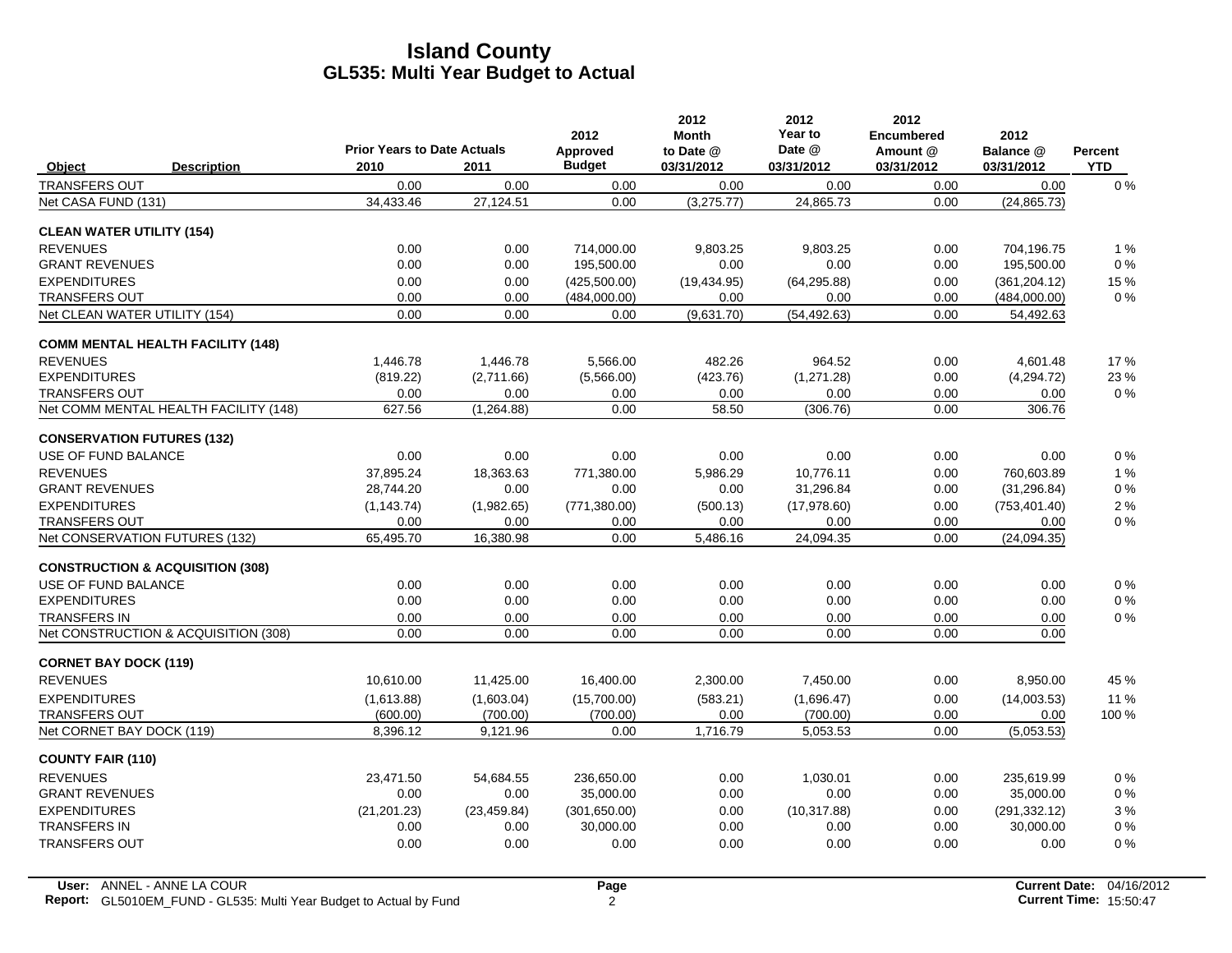|                                               |                                    |                                | 2012                   | 2012<br><b>Month</b> | 2012<br>Year to                  | 2012<br><b>Encumbered</b> | 2012                         |                |
|-----------------------------------------------|------------------------------------|--------------------------------|------------------------|----------------------|----------------------------------|---------------------------|------------------------------|----------------|
|                                               | <b>Prior Years to Date Actuals</b> |                                | Approved               | to Date @            | Date @                           | Amount @                  | Balance @                    | <b>Percent</b> |
| Object<br><b>Description</b>                  | 2010                               | 2011                           | <b>Budget</b>          | 03/31/2012           | 03/31/2012                       | 03/31/2012                | 03/31/2012                   | <b>YTD</b>     |
| Net COUNTY FAIR (110)                         | 2.270.27                           | 31.224.71                      | 0.00                   | 0.00                 | (9, 287.87)                      | 0.00                      | 9.287.87                     |                |
| <b>COUNTY LAW LIBRARY (103)</b>               |                                    |                                |                        |                      |                                  |                           |                              |                |
| USE OF FUND BALANCE                           | 0.00                               | 0.00                           | 0.00                   | 0.00                 | 0.00                             | 0.00                      | 0.00                         | 0%             |
| <b>REVENUES</b>                               | 6.260.57                           | 6.854.02                       | 27.100.00              | 2.342.27             | 6.249.97                         | 0.00                      | 20,850.03                    | 23%            |
| <b>EXPENDITURES</b>                           | (7,036.48)                         | (7,503.12)                     | (27, 100.00)           | (2,682.28)           | (7,371.05)                       | 0.00                      | (19, 728.95)                 | 27 %           |
| <b>TRANSFERS OUT</b>                          | 0.00                               | 0.00                           | 0.00                   | 0.00                 | 0.00                             | 0.00                      | 0.00                         | $0\%$          |
| Net COUNTY LAW LIBRARY (103)                  | (775.91)                           | (649.10)                       | 0.00                   | (340.01)             | (1, 121.08)                      | 0.00                      | 1,121.08                     |                |
| <b>COUNTY ROAD (101)</b>                      |                                    |                                |                        |                      |                                  |                           |                              |                |
| USE OF FUND BALANCE                           | 0.00                               | 0.00                           | 0.00                   | 0.00                 | 0.00                             | 0.00                      | 0.00                         | 0%             |
| <b>REVENUES</b>                               | 1,963,196.65                       | 1,756,257.74                   | 14,145,653.00          | 543,683.86           | 1,726,371.98                     | 0.00                      | 12,419,281.02                | 12%            |
| <b>GRANT REVENUES</b>                         | 92,366.03                          | 500,389.37                     | 2,548,000.00           | 600,923.91           | 685,537.02                       | 0.00                      | 1,862,462.98                 | 27 %           |
| <b>EXPENDITURES</b>                           | (2,070,274.25)                     | (1,741,196.59)                 | (14, 493, 086.00)      | (680, 371.86)        | (1,950,871.66)                   | 0.00                      | (12,542,214.34)              | 13%            |
| <b>TRANSFERS IN</b>                           | 0.00                               | 0.00                           | 134,000.00             | 0.00                 | 134,000.00                       | 0.00                      | 0.00                         | 100 %          |
| <b>TRANSFERS OUT</b><br>Net COUNTY ROAD (101) | (1,526,217.00)<br>(1,540,928.57)   | (1,514,967.00)<br>(999.516.48) | (2,334,567.00)<br>0.00 | 0.00<br>464,235.91   | (1,618,567.00)<br>(1,023,529.66) | 0.00<br>0.00              | (716,000.00)<br>1,023,529.66 | 69%            |
|                                               |                                    |                                |                        |                      |                                  |                           |                              |                |
| <b>COURTHOUSE EXPANSION (309)</b>             |                                    |                                |                        |                      |                                  |                           |                              |                |
| <b>REVENUES</b>                               | 6.07                               | 5.34                           | 0.00                   | 1.10                 | 3.11                             | 0.00                      | (3.11)                       | $0\%$          |
| Net COURTHOUSE EXPANSION (309)                | 6.07                               | 5.34                           | 0.00                   | 1.10                 | 3.11                             | 0.00                      | (3.11)                       |                |
| <b>DEVELOPMENTAL DISABILITIES (114)</b>       |                                    |                                |                        |                      |                                  |                           |                              |                |
| USE OF FUND BALANCE                           | 0.00                               | 0.00                           | 0.00                   | 0.00                 | 0.00                             | 0.00                      | 0.00                         | 0%             |
| <b>REVENUES</b>                               | 10,576.79                          | 4,949.39                       | 170,000.00             | 1,447.46             | 2,628.04                         | 0.00                      | 167,371.96                   | 2%             |
| <b>GRANT REVENUES</b>                         | 41.828.66                          | 42.143.00                      | 444.307.00             | 35.983.00            | 35.983.00                        | 0.00                      | 408,324.00                   | 8%             |
| <b>EXPENDITURES</b>                           | (65, 812.21)                       | (105, 167.37)                  | (555, 821.00)          | (12, 413.00)         | (50,698.01)                      | 0.00                      | (505, 122.99)                | 9%             |
| <b>TRANSFERS OUT</b>                          | 0.00                               | 0.00                           | (58, 486.00)           | 0.00                 | (58.486.00)                      | 0.00                      | 0.00                         | 100 %          |
| Net DEVELOPMENTAL DISABILITIES (114)          | (13, 406.76)                       | (58.074.98)                    | 0.00                   | 25,017.46            | (70, 572.97)                     | 0.00                      | 70,572.97                    |                |
| <b>DRUG SEIZURE (133)</b>                     |                                    |                                |                        |                      |                                  |                           |                              |                |
| USE OF FUND BALANCE                           | 0.00                               | 0.00                           | 0.00                   | 0.00                 | 0.00                             | 0.00                      | 0.00                         | 0%             |
| <b>REVENUES</b>                               | 1,454.72                           | 1,603.07                       | 10,000.00              | 125.91               | 320.40                           | 0.00                      | 9,679.60                     | 3%             |
| <b>EXPENDITURES</b>                           | 0.00                               | 0.00                           | (10,000.00)            | 0.00                 | 0.00                             | 0.00                      | (10,000.00)                  | $0\%$          |
| <b>TRANSFERS OUT</b>                          | 0.00                               | 0.00                           | 0.00                   | 0.00                 | 0.00                             | 0.00                      | 0.00                         | $0\%$          |
| Net DRUG SEIZURE (133)                        | 1,454.72                           | 1,603.07                       | 0.00                   | 125.91               | 320.40                           | 0.00                      | (320.40)                     |                |
| <b>ELECTION RESERVE (111)</b>                 |                                    |                                |                        |                      |                                  |                           |                              |                |
| USE OF FUND BALANCE                           | 0.00                               | 0.00                           | 0.00                   | 0.00                 | 0.00                             | 0.00                      | 0.00                         | $0\%$          |
| <b>REVENUES</b>                               | 10,918.66                          | 9,079.56                       | 100,000.00             | (631.55)             | 1.701.42                         | 0.00                      | 98.298.58                    | 2%             |
| <b>GRANT REVENUES</b>                         | 0.00                               | 0.00                           | 0.00                   | 11,341.21            | 11,341.21                        | 0.00                      | (11, 341.21)                 | $0\%$          |
| <b>EXPENDITURES</b>                           | (72, 442.15)                       | (54, 580.33)                   | (300,000.00)           | (9,433.67)           | (86,979.70)                      | 0.00                      | (213,020.30)                 | 29 %           |
| <b>TRANSFERS IN</b>                           | 219,925.00                         | 200,000.00                     | 200,000.00             | 0.00                 | 200,000.00                       | 0.00                      | 0.00                         | 100 %          |
|                                               |                                    |                                |                        |                      |                                  |                           |                              |                |

 $\overline{\phantom{a}}$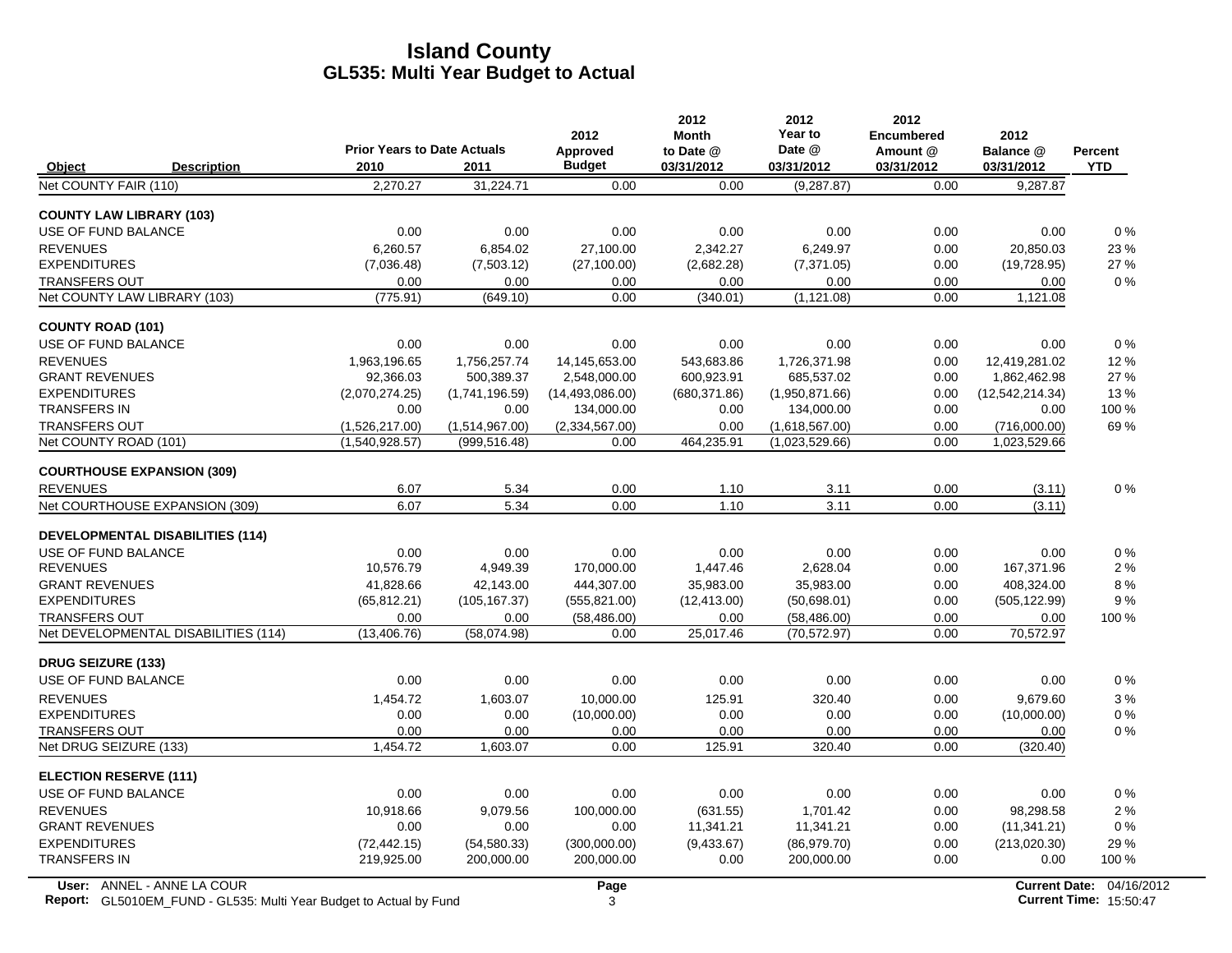|                                 |                                        | <b>Prior Years to Date Actuals</b> |               | 2012<br>Approved | 2012<br><b>Month</b><br>to Date @ | 2012<br>Year to<br>Date @ | 2012<br><b>Encumbered</b><br>Amount @ | 2012<br>Balance @    | Percent    |
|---------------------------------|----------------------------------------|------------------------------------|---------------|------------------|-----------------------------------|---------------------------|---------------------------------------|----------------------|------------|
| Object                          | <b>Description</b>                     | 2010                               | 2011          | <b>Budget</b>    | 03/31/2012                        | 03/31/2012                | 03/31/2012                            | 03/31/2012           | <b>YTD</b> |
| <b>TRANSFERS OUT</b>            |                                        | 0.00                               | 0.00          | 0.00             | 0.00                              | 0.00                      | 0.00                                  | 0.00                 | $0\%$      |
| Net ELECTION RESERVE (111)      |                                        | 158,401.51                         | 154,499.23    | 0.00             | 1,275.99                          | 126,062.93                | 0.00                                  | (126, 062.93)        |            |
| <b>ENHANCED 911 (140)</b>       |                                        |                                    |               |                  |                                   |                           |                                       |                      |            |
| <b>REVENUES</b>                 |                                        | 68.847.86                          | 138,163.65    | 531,000.00       | 63,633.43                         | 63.633.43                 | 0.00                                  | 467.366.57           | 12%        |
| <b>GRANT REVENUES</b>           |                                        | 0.00                               | 0.00          | 0.00             | 2,530.21                          | 13,115.39                 | 0.00                                  | (13, 115.39)         | $0\%$      |
| <b>EXPENDITURES</b>             |                                        | (75.00)                            | (329,600.89)  | (529, 500.00)    | (63, 633, 43)                     | (72,001.81)               | 0.00                                  | (457, 498.19)        | 14 %       |
| <b>TRANSFERS OUT</b>            |                                        | (1,500.00)                         | (1,500.00)    | (1,500.00)       | 0.00                              | (1,500.00)                | 0.00                                  | 0.00                 | 100 %      |
| Net ENHANCED 911 (140)          |                                        | 67,272.86                          | (192, 937.24) | 0.00             | 2,530.21                          | 3,247.01                  | 0.00                                  | (3,247.01)           |            |
| <b>EXTENSION SERVICES (160)</b> |                                        |                                    |               |                  |                                   |                           |                                       |                      |            |
| <b>REVENUES</b>                 |                                        | 9,038.31                           | 76,214.11     | 130,949.00       | 20,385.93                         | 21,178.19                 | 0.00                                  | 109,770.81           | 16 %       |
| <b>GRANT REVENUES</b>           |                                        | 0.00                               | (11,993.81)   | 110,161.00       | 5,375.00                          | 29,041.32                 | 0.00                                  | 81,119.68            | 26 %       |
| <b>EXPENDITURES</b>             |                                        | (104, 220.07)                      | (102, 490.15) | (341, 243.00)    | (18, 289.89)                      | (61, 875.15)              | 0.00                                  | (279, 367.85)        | 18%        |
| <b>TRANSFERS IN</b>             |                                        | 149,321.00                         | 95,950.00     | 100,133.00       | 0.00                              | 100,133.00                | 0.00                                  | 0.00                 | 100 %      |
| <b>TRANSFERS OUT</b>            |                                        | 0.00                               | 0.00          | 0.00             | 0.00                              | 0.00                      | 0.00                                  | 0.00                 | 0%         |
| Net EXTENSION SERVICES (160)    |                                        | 54,139.24                          | 57,680.15     | 0.00             | 7,471.04                          | 88,477.36                 | 0.00                                  | (88, 477.36)         |            |
|                                 | <b>FAMILY RES CTR CAMANO (143)</b>     |                                    |               |                  |                                   |                           |                                       |                      |            |
| USE OF FUND BALANCE             |                                        | 0.00                               | 0.00          | 10,753.00        | 0.00                              | 0.00                      | 0.00                                  | 10,753.00            | $0\%$      |
| <b>REVENUES</b>                 |                                        | 11,057.70                          | 3,829.00      | 39,393.00        | 2,747.93                          | 5,995.94                  | 0.00                                  | 33,397.06            | 15 %       |
| <b>EXPENDITURES</b>             |                                        | (7,823.90)                         | (15, 279.68)  | (50, 146.00)     | (4, 513.36)                       | (13,782.33)               | 0.00                                  | (36, 363.67)         | 27 %       |
| <b>TRANSFERS OUT</b>            |                                        | 0.00                               | 0.00          | 0.00             | 0.00                              | 0.00                      | 0.00                                  | 0.00                 | $0\%$      |
|                                 | Net FAMILY RES CTR CAMANO (143)        | 3,233.80                           | (11, 450.68)  | 0.00             | (1,765.43)                        | (7,786.39)                | 0.00                                  | 7,786.39             |            |
|                                 | <b>FAMILY RES CTR OAK HARBOR (141)</b> |                                    |               |                  |                                   |                           |                                       |                      |            |
| USE OF FUND BALANCE             |                                        | 0.00                               | 0.00          | 0.00             | 0.00                              | 0.00                      | 0.00                                  | 0.00                 | $0\%$      |
| <b>REVENUES</b>                 |                                        | 5.526.89                           | 5.100.00      | 55.937.00        | 1.700.00                          | 7.713.10                  | 0.00                                  | 48.223.90            | 14 %       |
| <b>EXPENDITURES</b>             |                                        | (7, 317.43)                        | (15,679.65)   | (55, 937.00)     | (4,353.26)                        | (12,047.36)               | 0.00                                  | (43,889.64)          | 22 %       |
| <b>TRANSFERS OUT</b>            |                                        | 0.00                               | 0.00          | 0.00             | 0.00                              | 0.00                      | 0.00                                  | 0.00                 | 0%         |
|                                 | Net FAMILY RES CTR OAK HARBOR (141)    | (1,790.54)                         | (10, 579.65)  | 0.00             | (2,653.26)                        | (4,334.26)                | 0.00                                  | 4,334.26             |            |
|                                 | <b>FAMILY RES CTR SO WHIDBEY (142)</b> |                                    |               |                  |                                   |                           |                                       |                      |            |
| <b>REVENUES</b>                 |                                        | 1,500.00                           | 1,500.00      | 2,400.00         | 500.00                            | 1,500.00                  | 0.00                                  | 900.00               | 62 %       |
| <b>EXPENDITURES</b>             |                                        | (1,962.76)                         | (27.00)       | (2,400.00)       | (9.00)                            | (27.00)                   | 0.00                                  | (2,373.00)           | 1%         |
| <b>TRANSFERS OUT</b>            |                                        | 0.00                               | 0.00          | 0.00             | 0.00                              | 0.00                      | 0.00                                  | 0.00                 | 0%         |
|                                 | Net FAMILY RES CTR SO WHIDBEY (142)    | (462.76)                           | 1,473.00      | 0.00             | 491.00                            | 1,473.00                  | 0.00                                  | (1,473.00)           |            |
|                                 | <b>FEDERAL ASSET FORFEITURE (147)</b>  |                                    |               |                  |                                   |                           |                                       |                      |            |
| USE OF FUND BALANCE             |                                        | 0.00                               | 0.00          | 0.00             | 0.00                              | 0.00                      | 0.00                                  | 0.00                 | $0\%$      |
| <b>REVENUES</b>                 |                                        | 0.97                               | 0.11          | 5,000.00         | 0.02                              | 0.06                      | 0.00                                  | 4,999.94             | $0\%$      |
| <b>EXPENDITURES</b>             |                                        | (2, 148.00)                        | (2, 148.00)   | (5,000.00)       | 0.00                              | 0.00                      | 0.00                                  | (5,000.00)           | $0\%$      |
| <b>TRANSFERS OUT</b>            |                                        | 0.00                               | 0.00          | 0.00             | 0.00                              | 0.00                      | 0.00                                  | 0.00                 | $0\%$      |
|                                 | User: ANNEL - ANNE LA COUR             |                                    |               | Page             |                                   |                           |                                       | <b>Current Date:</b> | 04/16/2    |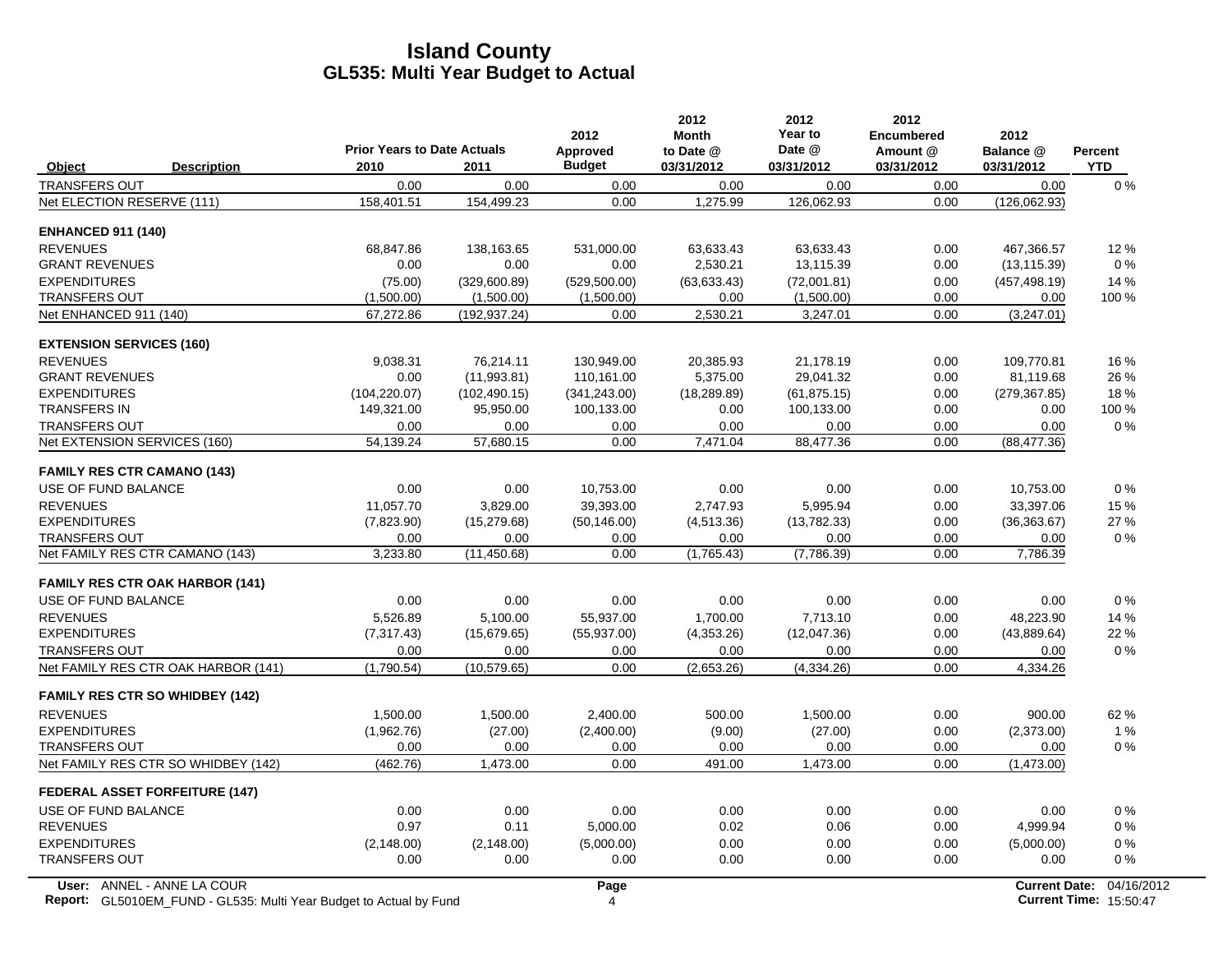|                                                             |                                           |                                    |                             | 2012                          | 2012<br><b>Month</b>      | 2012<br>Year to             | 2012<br><b>Encumbered</b> | 2012                        |              |
|-------------------------------------------------------------|-------------------------------------------|------------------------------------|-----------------------------|-------------------------------|---------------------------|-----------------------------|---------------------------|-----------------------------|--------------|
|                                                             |                                           | <b>Prior Years to Date Actuals</b> |                             | Approved                      | to Date @                 | Date @                      | Amount @                  | Balance @                   | Percent      |
| Object                                                      | <b>Description</b>                        | 2010                               | 2011                        | <b>Budget</b>                 | 03/31/2012                | 03/31/2012                  | 03/31/2012                | 03/31/2012                  | <b>YTD</b>   |
|                                                             | Net FEDERAL ASSET FORFEITURE (147)        | (2, 147.03)                        | (2, 147.89)                 | 0.00                          | 0.02                      | 0.06                        | 0.00                      | (0.06)                      |              |
| FIRE PERMIT PROGRAM (115)                                   |                                           |                                    |                             |                               |                           |                             |                           |                             |              |
| <b>REVENUES</b>                                             |                                           | 8,426.19                           | 7,195.08                    | 48,000.00                     | (3,050.85)                | 3,040.00                    | 0.00                      | 44,960.00                   | 6 %          |
| <b>EXPENDITURES</b>                                         |                                           | 7,824.05                           | (315.80)                    | (48,000.00)                   | (43.01)                   | (86.02)                     | 0.00                      | (47, 913.98)                | $0\%$        |
| <b>TRANSFERS OUT</b>                                        |                                           | 0.00                               | 0.00                        | 0.00                          | 0.00                      | 0.00                        | 0.00                      | 0.00                        | 0%           |
| Net FIRE PERMIT PROGRAM (115)                               |                                           | 16,250.24                          | 6,879.28                    | 0.00                          | (3,093.86)                | 2,953.98                    | 0.00                      | (2,953.98)                  |              |
|                                                             | <b>HISTORICAL PRESERVATION FUND (180)</b> |                                    |                             |                               |                           |                             |                           |                             |              |
| USE OF FUND BALANCE                                         |                                           | 0.00                               | 0.00                        | 6.000.00                      | 0.00                      | 0.00                        | 0.00                      | 6.000.00                    | 0%           |
| <b>REVENUES</b>                                             |                                           | 0.00                               | 5,423.00                    | 18,000.00                     | 1,806.00                  | 5,294.00                    | 0.00                      | 12,706.00                   | 29 %         |
| <b>EXPENDITURES</b>                                         |                                           | 0.00                               | 0.00                        | (12,000.00)                   | 0.00                      | (3,422.84)                  | 0.00                      | (8,577.16)                  | 29 %         |
| <b>TRANSFERS IN</b>                                         |                                           | 0.00                               | 0.00                        | 0.00                          | 0.00                      | 0.00                        | 0.00                      | 0.00                        | $0\%$        |
| <b>TRANSFERS OUT</b>                                        |                                           | 0.00<br>0.00                       | (12,000.00)                 | (12,000.00)                   | 0.00                      | (12,000.00)                 | 0.00                      | 0.00                        | 100 %        |
|                                                             | Net HISTORICAL PRESERVATION FUND (180)    |                                    | (6, 577.00)                 | 0.00                          | 1,806.00                  | (10, 128.84)                | 0.00                      | 10,128.84                   |              |
| <b>HOMELESS HOUSING (106)</b>                               |                                           |                                    |                             |                               |                           |                             |                           |                             |              |
| USE OF FUND BALANCE                                         |                                           | 0.00                               | 0.00                        | 0.00                          | 0.00                      | 0.00                        | 0.00                      | 0.00                        | $0\%$        |
| <b>REVENUES</b><br><b>GRANT REVENUES</b>                    |                                           | 95.724.16                          | 100,533.09                  | 321,974.00                    | 34.026.97                 | 98,931.56<br>3,023.24       | 0.00<br>0.00              | 223.042.44                  | 31 %<br>4 %  |
|                                                             |                                           | 22,824.73                          | 14,789.41                   | 76,398.00                     | 3,023.24                  |                             |                           | 73,374.76                   |              |
| <b>EXPENDITURES</b><br><b>TRANSFERS OUT</b>                 |                                           | (44, 381.95)<br>0.00               | (84, 276.21)<br>0.00        | (366, 142.00)<br>(32, 230.00) | (18, 257.49)<br>0.00      | (37,628.79)<br>(32, 230.00) | 0.00<br>0.00              | (328, 513.21)<br>0.00       | 10%<br>100 % |
| Net HOMELESS HOUSING (106)                                  |                                           | 74,166.94                          | 31,046.29                   | 0.00                          | 18,792.72                 | 32,096.01                   | 0.00                      | (32,096.01)                 |              |
|                                                             |                                           |                                    |                             |                               |                           |                             |                           |                             |              |
| <b>HUMAN SERVICES FUND (129)</b>                            |                                           |                                    |                             |                               |                           |                             |                           |                             |              |
| <b>GRANT REVENUES</b><br><b>EXPENDITURES</b>                |                                           | 0.00<br>0.00                       | 0.00<br>0.00                | 150.627.00<br>(362, 252.00)   | 12.709.18<br>(27, 932.35) | 12.709.18<br>(83,656.15)    | 0.00<br>0.00              | 137.917.82<br>(278, 595.85) | 8%<br>23 %   |
| <b>TRANSFERS IN</b>                                         |                                           | 0.00                               | 0.00                        | 211,625.00                    | 0.00                      | 211,625.00                  | 0.00                      | 0.00                        | 100 %        |
| Net HUMAN SERVICES FUND (129)                               |                                           | 0.00                               | 0.00                        | 0.00                          | (15, 223.17)              | 140,678.03                  | 0.00                      | (140, 678.03)               |              |
|                                                             |                                           |                                    |                             |                               |                           |                             |                           |                             |              |
| <b>JOINT TOURISM PROMOTION (146)</b><br>USE OF FUND BALANCE |                                           | 0.00                               | 0.00                        | 0.00                          | 0.00                      | 0.00                        | 0.00                      | 0.00                        | 0%           |
| <b>REVENUES</b>                                             |                                           | 35,025.75                          | 46,117.70                   | 200,000.00                    | 5,961.78                  | 39,935.39                   |                           |                             | 20%          |
| <b>EXPENDITURES</b>                                         |                                           | (52, 915.61)                       | (51, 292.32)                | (200,000.00)                  | (11, 913.76)              | (28, 957.42)                | 0.00<br>0.00              | 160,064.61<br>(171, 042.58) | 14 %         |
|                                                             | Net JOINT TOURISM PROMOTION (146)         | (17,889.86)                        | (5, 174.62)                 | 0.00                          | (5,951.98)                | 10,977.97                   | 0.00                      | (10, 977.97)                |              |
|                                                             |                                           |                                    |                             |                               |                           |                             |                           |                             |              |
|                                                             | <b>JUVENILE DETENTION CENTER (145)</b>    |                                    |                             |                               |                           |                             |                           |                             |              |
| USE OF FUND BALANCE                                         |                                           | 0.00                               | 0.00                        | 0.00                          | 0.00                      | 0.00                        | 0.00                      | 0.00                        | 0%           |
| <b>REVENUES</b>                                             |                                           | 193,170.47                         | 182,441.79                  | 726,000.00                    | 56.60                     | 127,699.04                  | 0.00                      | 598,300.96                  | 18%          |
| <b>GRANT REVENUES</b><br><b>EXPENDITURES</b>                |                                           | 1,832.24                           | 2,505.02                    | 8,000.00                      | 0.00<br>(85,707.86)       | 0.00                        | 0.00<br>0.00              | 8,000.00                    | 0%<br>27 %   |
| <b>TRANSFERS IN</b>                                         |                                           | (280.854.53)                       | (261, 302.55)<br>403,000.00 | (1,041,500.00)<br>350,000.00  | 0.00                      | (282, 255.97)<br>350,000.00 | 0.00                      | (759, 244.03)               | 100 %        |
| <b>TRANSFERS OUT</b>                                        |                                           | 0.00<br>(46,500.00)                | (45,400.00)                 | (42,500.00)                   | 0.00                      | (42,500.00)                 | 0.00                      | 0.00<br>0.00                | 100 %        |
|                                                             |                                           |                                    |                             |                               |                           |                             |                           |                             |              |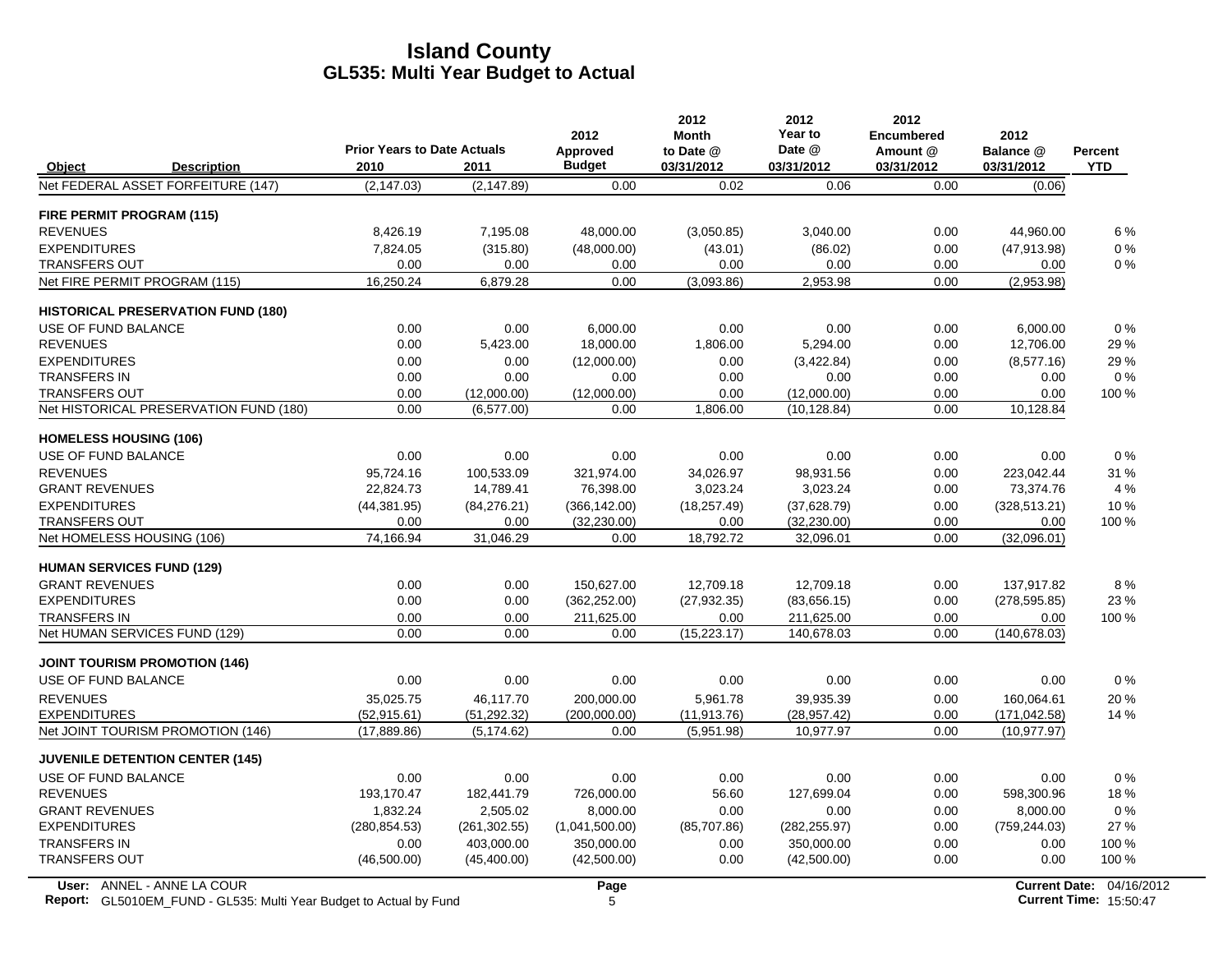|                                    |                                           |                                            |               | 2012                      | 2012<br><b>Month</b>    | 2012<br>Year to      | 2012<br><b>Encumbered</b> | 2012                    |                              |
|------------------------------------|-------------------------------------------|--------------------------------------------|---------------|---------------------------|-------------------------|----------------------|---------------------------|-------------------------|------------------------------|
| Object                             | <b>Description</b>                        | <b>Prior Years to Date Actuals</b><br>2010 | 2011          | Approved<br><b>Budget</b> | to Date @<br>03/31/2012 | Date @<br>03/31/2012 | Amount @<br>03/31/2012    | Balance @<br>03/31/2012 | <b>Percent</b><br><b>YTD</b> |
|                                    | Net JUVENILE DETENTION CENTER (145)       | (132, 351.82)                              | 281,244.26    | 0.00                      | (85,651.26)             | 152,943.07           | 0.00                      | (152, 943.07)           |                              |
|                                    | <b>LOW-INCOME HOUSING SURCHARGE (105)</b> |                                            |               |                           |                         |                      |                           |                         |                              |
| USE OF FUND BALANCE                |                                           | 0.00                                       | 0.00          | 0.00                      | 0.00                    | 0.00                 | 0.00                      | 0.00                    | 0%                           |
| <b>REVENUES</b>                    |                                           | 27,070.27                                  | 28.361.76     | 123.532.00                | 7,932.46                | 28.074.38            | 0.00                      | 95,457.62               | 23 %                         |
| <b>EXPENDITURES</b>                |                                           | (27,069.00)                                | (4,964.61)    | (109, 933.00)             | 0.00                    | 0.00                 | 0.00                      | (109, 933.00)           | $0\%$                        |
| <b>TRANSFERS OUT</b>               |                                           | 0.00                                       | 0.00          | (13,599.00)               | 0.00                    | (13,599.00)          | 0.00                      | 0.00                    | 100 %                        |
|                                    | Net LOW-INCOME HOUSING SURCHARGE (105)    | 1.27                                       | 23,397.15     | 0.00                      | 7,932.46                | 14,475.38            | 0.00                      | (14, 475.38)            |                              |
| <b>MENTAL HEALTH (113)</b>         |                                           |                                            |               |                           |                         |                      |                           |                         |                              |
| USE OF FUND BALANCE                |                                           | 0.00                                       | 0.00          | 0.00                      | 0.00                    | 0.00                 | 0.00                      | 0.00                    | 0%                           |
| <b>REVENUES</b>                    |                                           | 20.225.52                                  | 4.949.39      | 240.762.00                | 1.447.46                | 2.628.04             | 0.00                      | 238.133.96              | 1%                           |
| <b>GRANT REVENUES</b>              |                                           | 0.00                                       | 10,643.98     | 0.00                      | 4,750.30                | 4,640.61             | 0.00                      | (4,640.61)              | 0%                           |
| <b>EXPENDITURES</b>                |                                           | (61, 881.48)                               | (71, 529.26)  | (214, 704.00)             | (17, 143.41)            | (56, 845.32)         | 0.00                      | (157, 858.68)           | 26 %                         |
| <b>TRANSFERS OUT</b>               |                                           | 0.00                                       | 0.00          | (26,058.00)               | 0.00                    | (26,058.00)          | 0.00                      | 0.00                    | 100 %                        |
| Net MENTAL HEALTH (113)            |                                           | (41,655.96)                                | (55,935.89)   | 0.00                      | (10, 945.65)            | (75, 634.67)         | 0.00                      | 75,634.67               |                              |
|                                    | MH THERAPEUTIC COURT SALES TAX (126)      |                                            |               |                           |                         |                      |                           |                         |                              |
| USE OF FUND BALANCE                |                                           | 0.00                                       | 0.00          | 0.00                      | 0.00                    | 0.00                 | 0.00                      | 0.00                    | 0%                           |
| <b>REVENUES</b>                    |                                           | 186,951.71                                 | 182,763.05    | 725,000.00                | 50,033.25               | 177,481.23           | 0.00                      | 547,518.77              | 24 %                         |
| <b>GRANT REVENUES</b>              |                                           | 1,718.31                                   | 0.00          | 64,110.00                 | 9,346.64                | 9,346.64             | 0.00                      | 54,763.36               | 15 %                         |
| <b>EXPENDITURES</b>                |                                           | (127, 711.95)                              | (143, 375.90) | (673, 720.00)             | (62, 150.39)            | (173, 049.36)        | 0.00                      | (500, 670.64)           | 26 %                         |
| <b>TRANSFERS IN</b>                |                                           | 0.00                                       | 0.00          | 0.00                      | 0.00                    | 0.00                 | 0.00                      | 0.00                    | 0%                           |
| <b>TRANSFERS OUT</b>               |                                           | (52,800.00)                                | (50, 100.00)  | (115,390.00)              | 0.00                    | (115, 390.00)        | 0.00                      | 0.00                    | 100 %                        |
|                                    | Net MH THERAPEUTIC COURT SALES TAX (126)  | 8,158.07                                   | (10,712.85)   | 0.00                      | (2,770.50)              | (101, 611.49)        | 0.00                      | 101,611.49              |                              |
| <b>PATHS &amp; TRAILS (137)</b>    |                                           |                                            |               |                           |                         |                      |                           |                         |                              |
| <b>REVENUES</b>                    |                                           | 0.00                                       | 0.00          | 0.00                      | 0.00                    | 0.00                 | 0.00                      | 0.00                    | 0%                           |
| <b>GRANT REVENUES</b>              |                                           | 10,365.68                                  | 0.00          | 740,000.00                | 0.00                    | 82,193.74            | 0.00                      | 657,806.26              | 11 %                         |
| <b>EXPENDITURES</b>                |                                           | (6,013.76)                                 | (8, 124.83)   | (946,000.00)              | (8,776.30)              | (16, 734.63)         | 0.00                      | (929, 265.37)           | 2 %                          |
| <b>TRANSFERS IN</b>                |                                           | 0.00                                       | 0.00          | 206,000.00                | 0.00                    | 0.00                 | 0.00                      | 206,000.00              | 0%                           |
| <b>TRANSFERS OUT</b>               |                                           | 0.00                                       | 0.00          | 0.00                      | 0.00                    | 0.00                 | 0.00                      | 0.00                    | 0%                           |
| Net PATHS & TRAILS (137)           |                                           | 4,351.92                                   | (8, 124.83)   | 0.00                      | (8,776.30)              | 65,459.11            | 0.00                      | (65, 459.11)            |                              |
| <b>PUBLIC HEALTH POOLING (104)</b> |                                           |                                            |               |                           |                         |                      |                           |                         |                              |
| USE OF FUND BALANCE                |                                           | 0.00                                       | 0.00          | 0.00                      | 0.00                    | 0.00                 | 0.00                      | 0.00                    | 0%                           |
| <b>REVENUES</b>                    |                                           | 392,118.04                                 | 291,919.41    | 994,731.00                | 44,965.52               | 210,158.12           | 0.00                      | 784,572.88              | 21 %                         |
| <b>GRANT REVENUES</b>              |                                           | 183,405.08                                 | 204,108.40    | 857,998.00                | 252,425.36              | 290,382.36           | 0.00                      | 567,615.64              | 34 %                         |
| <b>EXPENDITURES</b>                |                                           | (748, 145.48)                              | (675,063.29)  | (2,388,899.00)            | (158, 131.50)           | (597, 159.77)        | 0.00                      | (1,791,739.23)          | 25 %                         |
| <b>TRANSFERS IN</b>                |                                           | 622,319.00                                 | 409,400.00    | 637,237.00                | 0.00                    | 293,237.00           | 0.00                      | 344,000.00              | 46 %                         |
| <b>TRANSFERS OUT</b>               |                                           | (147, 967.00)                              | (114, 267.00) | (101, 067.00)             | 0.00                    | (101, 067.00)        | 0.00                      | 0.00                    | 100 %                        |
|                                    | Net PUBLIC HEALTH POOLING (104)           | 301,729.64                                 | 116,097.52    | 0.00                      | 139,259.38              | 95,550.71            | 0.00                      | (95, 550.71)            |                              |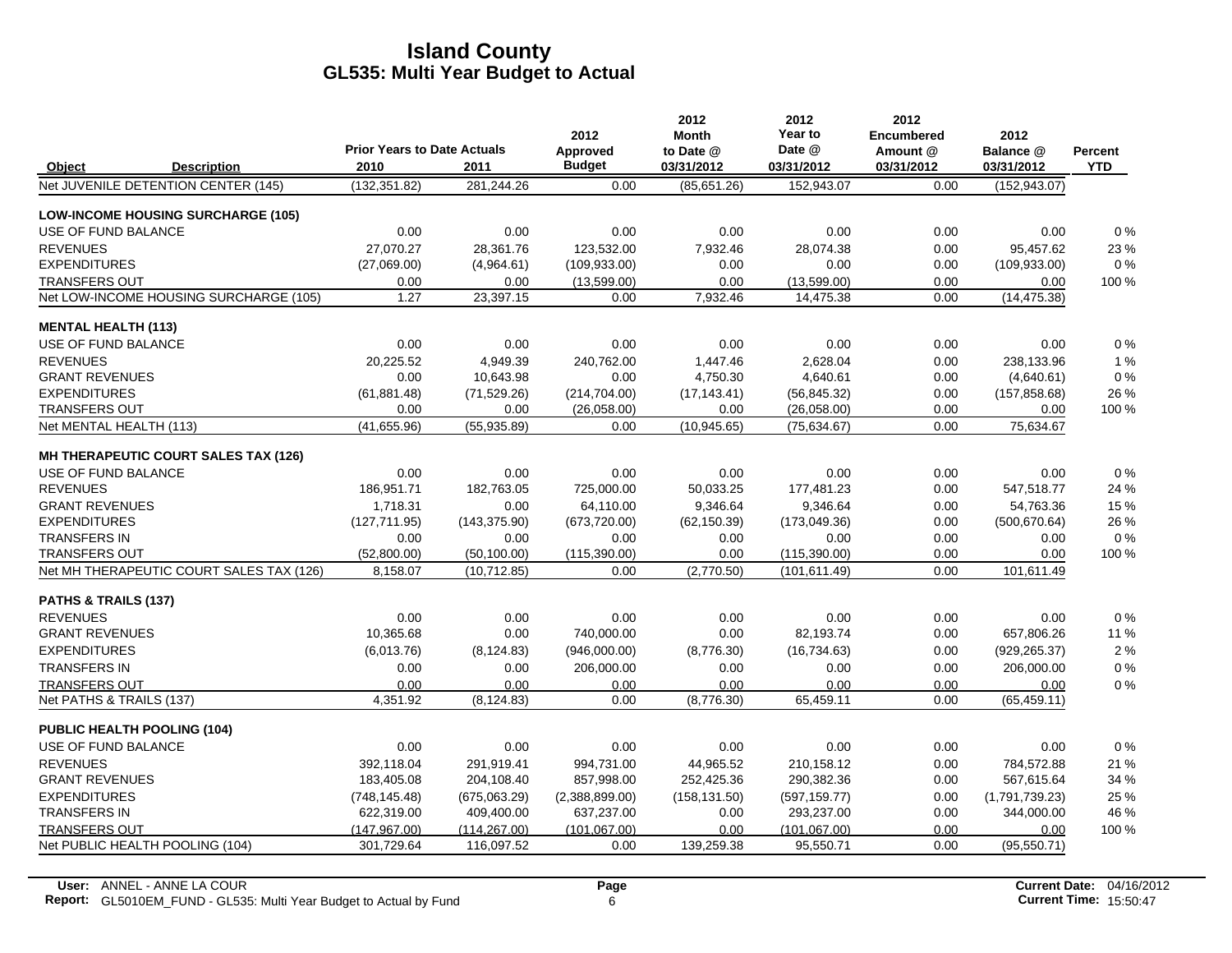|                                              |                                                                           | <b>Prior Years to Date Actuals</b> |                      | 2012<br>Approved     | 2012<br><b>Month</b><br>to Date @ | 2012<br>Year to<br>Date @ | 2012<br><b>Encumbered</b><br>Amount @ | 2012<br>Balance @     | <b>Percent</b>                |
|----------------------------------------------|---------------------------------------------------------------------------|------------------------------------|----------------------|----------------------|-----------------------------------|---------------------------|---------------------------------------|-----------------------|-------------------------------|
| Object                                       | <b>Description</b>                                                        | 2010                               | 2011                 | <b>Budget</b>        | 03/31/2012                        | 03/31/2012                | 03/31/2012                            | 03/31/2012            | <b>YTD</b>                    |
| <b>PUBLIC WORKS (139)</b>                    |                                                                           |                                    |                      |                      |                                   |                           |                                       |                       |                               |
| <b>USE OF FUND BALANCE</b>                   |                                                                           | 0.00                               | 0.00                 | 12,662.00            | 0.00                              | 0.00                      | 0.00                                  | 12,662.00             | $0\%$                         |
| <b>REVENUES</b>                              |                                                                           | 0.00                               | 0.00                 | 0.00                 | 0.00                              | 0.00                      | 0.00                                  | 0.00                  | $0\%$                         |
| <b>EXPENDITURES</b>                          |                                                                           | (108, 554.81)                      | (108, 016.62)        | (457, 662.00)        | (35,641.74)                       | (113,890.84)              | 0.00                                  | (343,771.16)          | 25 %                          |
| <b>TRANSFERS IN</b>                          |                                                                           | 419,912.00                         | 431,600.00           | 445,000.00           | 0.00                              | 405,000.00                | 0.00                                  | 40,000.00             | 91 %                          |
| <b>TRANSFERS OUT</b>                         |                                                                           | 0.00                               | 0.00                 | 0.00                 | 0.00                              | 0.00                      | 0.00                                  | 0.00                  | 0%                            |
| Net PUBLIC WORKS (139)                       |                                                                           | 311,357.19                         | 323,583.38           | 0.00                 | (35, 641.74)                      | 291,109.16                | 0.00                                  | (291, 109.16)         |                               |
|                                              | <b>REET 1 CAPITAL IMPROVEMENTS (134)</b>                                  |                                    |                      |                      |                                   |                           |                                       |                       |                               |
| USE OF FUND BALANCE                          |                                                                           | 0.00                               | 0.00                 | 388,000.00           | 0.00                              | 0.00                      | 0.00                                  | 388,000.00            | $0\%$                         |
| <b>REVENUES</b>                              |                                                                           | 132,459.31                         | 111,850.59           | 600,000.00           | 47,301.14                         | 97,444.32                 | 0.00                                  | 502,555.68            | 16%                           |
| <b>EXPENDITURES</b>                          |                                                                           | (2,478.74)                         | (25, 519.23)         | (779,000.00)         | (326.10)                          | (417.69)                  | 0.00                                  | (778, 582.31)         | 0%                            |
| <b>TRANSFERS IN</b>                          |                                                                           | 0.00                               | 0.00                 | 0.00                 | 0.00                              | 0.00                      | 0.00                                  | 0.00                  | 0%                            |
| <b>TRANSFERS OUT</b>                         |                                                                           | (46,900.00)                        | (49,300.00)          | (209,000.00)         | 0.00                              | (179,000.00)              | 0.00                                  | (30,000.00)           | 86 %                          |
|                                              | Net REET 1 CAPITAL IMPROVEMENTS (134)                                     | 83,080.57                          | 37,031.36            | 0.00                 | 46,975.04                         | (81, 973.37)              | 0.00                                  | 81,973.37             |                               |
|                                              |                                                                           |                                    |                      |                      |                                   |                           |                                       |                       |                               |
| <b>REET 2 CAPITAL FACILITIES (135)</b>       |                                                                           |                                    |                      |                      |                                   |                           |                                       |                       |                               |
| USE OF FUND BALANCE<br><b>REVENUES</b>       |                                                                           | 0.00<br>132,459.32                 | 0.00                 | 560,720.00           | 0.00<br>47,301.14                 | 0.00<br>97,444.32         | 0.00<br>0.00                          | 560,720.00            | 0%<br>16 %                    |
|                                              |                                                                           |                                    | 111,850.59           | 600,000.00           |                                   |                           |                                       | 502,555.68            | 0%                            |
| <b>GRANT REVENUES</b><br><b>EXPENDITURES</b> |                                                                           | 0.00<br>(4,851.79)                 | 0.00<br>(17, 491.33) | 0.00<br>(630,000.00) | 0.00<br>0.00                      | 0.00<br>(76.85)           | 0.00<br>0.00                          | 0.00<br>(629, 923.15) | 0%                            |
| <b>TRANSFERS OUT</b>                         |                                                                           | (153, 320.00)                      | (186, 230.00)        | (530, 720.00)        | 0.00                              | (530, 720.00)             | 0.00                                  | 0.00                  | 100 %                         |
|                                              | Net REET 2 CAPITAL FACILITIES (135)                                       | (25, 712.47)                       | (91, 870.74)         | 0.00                 | 47,301.14                         | (433,352.53)              | 0.00                                  | 433,352.53            |                               |
|                                              |                                                                           |                                    |                      |                      |                                   |                           |                                       |                       |                               |
|                                              | <b>REET ELECTRONIC TECHNOLOGY (150)</b>                                   |                                    |                      |                      |                                   |                           |                                       |                       |                               |
| USE OF FUND BALANCE                          |                                                                           | 0.00                               | 0.00                 | 5,000.00             | 0.00                              | 0.00                      | 0.00                                  | 5,000.00              | $0\%$                         |
| <b>REVENUES</b>                              |                                                                           | 5,315.47                           | 0.00                 | 0.00                 | 0.00                              | 0.00                      | 0.00                                  | 0.00                  | $0\%$                         |
| <b>GRANT REVENUES</b>                        |                                                                           | 0.00                               | 0.00                 | 0.00                 | 0.00                              | 0.00                      | 0.00                                  | 0.00                  | 0%                            |
| <b>EXPENDITURES</b>                          |                                                                           | 0.00                               | (18.75)              | (5,000.00)           | (1,201.14)                        | (1,201.14)                | 0.00                                  | (3,798.86)            | 24 %                          |
| <b>TRANSFERS OUT</b>                         |                                                                           | 0.00                               | 0.00                 | 0.00                 | 0.00                              | 0.00                      | 0.00                                  | 0.00                  | $0\%$                         |
|                                              | Net REET ELECTRONIC TECHNOLOGY (150)                                      | 5,315.47                           | (18.75)              | 0.00                 | (1,201.14)                        | (1,201.14)                | 0.00                                  | 1,201.14              |                               |
| <b>RURAL COUNTY SALES TAX (121)</b>          |                                                                           |                                    |                      |                      |                                   |                           |                                       |                       |                               |
| USE OF FUND BALANCE                          |                                                                           | 0.00                               | 0.00                 | 0.00                 | 0.00                              | 0.00                      | 0.00                                  | 0.00                  | 0%                            |
| <b>REVENUES</b>                              |                                                                           | 170,150.17                         | 164,952.14           | 625,000.00           | 45,502.25                         | 161,331.13                | 0.00                                  | 463,668.87            | 26 %                          |
| <b>EXPENDITURES</b>                          |                                                                           | (7, 274.76)                        | (272, 712, 13)       | (625,000.00)         | (269,096.05)                      | (269, 096.05)             | 0.00                                  | (355, 903.95)         | 43 %                          |
| <b>TRANSFERS OUT</b>                         |                                                                           | (2,800.00)                         | (2,700.00)           | 0.00                 | 0.00                              | 0.00                      | 0.00                                  | 0.00                  | $0\%$                         |
|                                              | Net RURAL COUNTY SALES TAX (121)                                          | 160,075.41                         | (110, 459.99)        | 0.00                 | (223, 593.80)                     | (107, 764.92)             | 0.00                                  | 107,764.92            |                               |
|                                              | <b>STORM &amp; SURFACE WATER UTILITY (144)</b>                            |                                    |                      |                      |                                   |                           |                                       |                       |                               |
| USE OF FUND BALANCE                          |                                                                           | 0.00                               | 0.00                 | 0.00                 | 0.00                              | 0.00                      | 0.00                                  | 0.00                  | 0%                            |
| <b>REVENUES</b>                              |                                                                           | 10.29                              | 12.06                | 0.00                 | 5.04                              | 11.54                     | 0.00                                  | (11.54)               | 0%                            |
| <b>EXPENDITURES</b>                          |                                                                           | (25.33)                            | (28.11)              | (27, 160.00)         | (12.76)                           | (25.54)                   | 0.00                                  | (27, 134.46)          | $0\%$                         |
|                                              | User: ANNEL - ANNE LA COUR                                                |                                    |                      | Page                 |                                   |                           |                                       | <b>Current Date:</b>  | 04/16/2012                    |
|                                              | <b>Report:</b> GL5010EM_FUND - GL535: Multi Year Budget to Actual by Fund |                                    |                      | 7                    |                                   |                           |                                       |                       | <b>Current Time: 15:50:47</b> |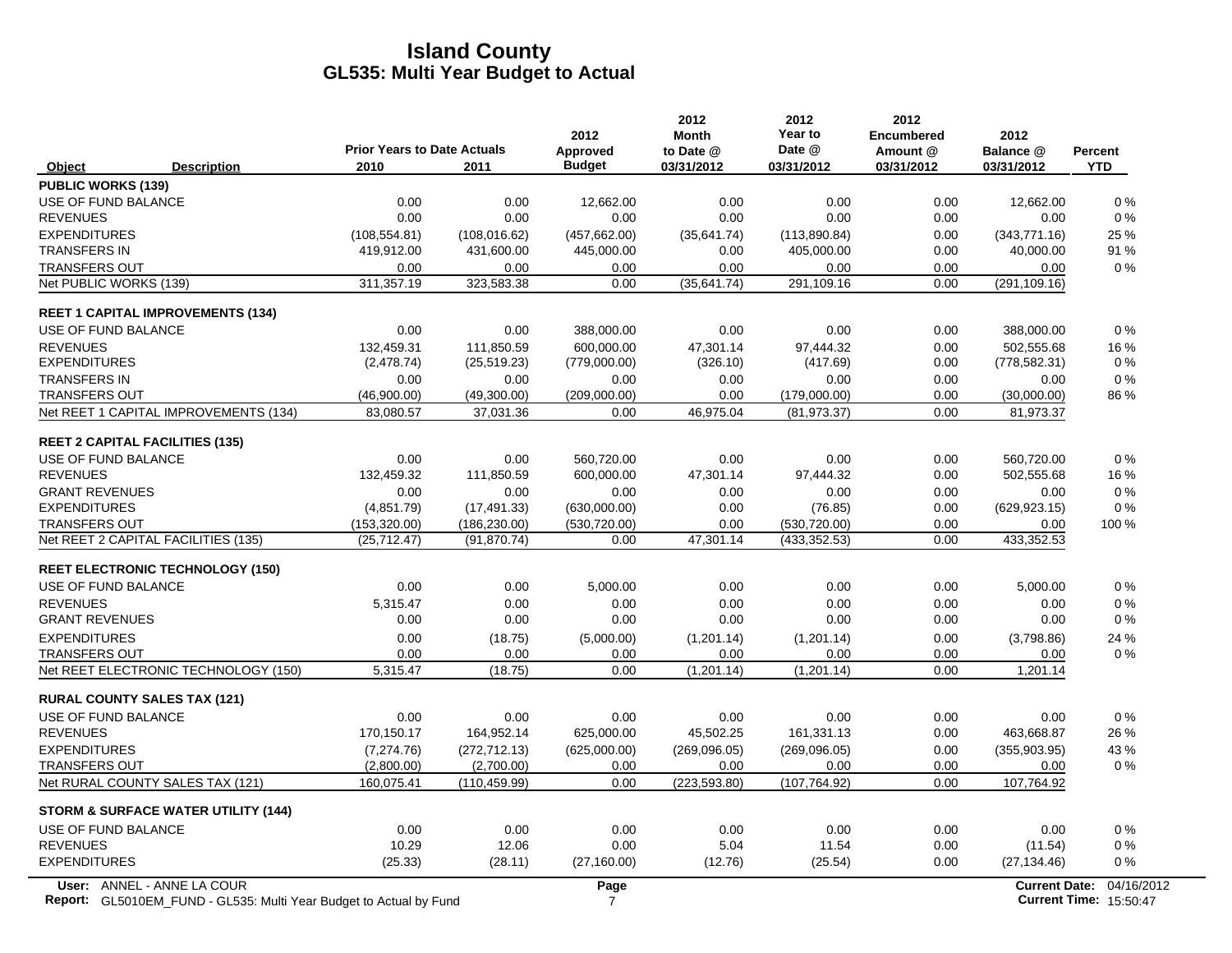|                              |                                         | <b>Prior Years to Date Actuals</b> |              | 2012<br>Approved | 2012<br><b>Month</b><br>to Date @ | 2012<br>Year to<br>Date @ | 2012<br><b>Encumbered</b><br>Amount @ | 2012<br>Balance @ | <b>Percent</b> |
|------------------------------|-----------------------------------------|------------------------------------|--------------|------------------|-----------------------------------|---------------------------|---------------------------------------|-------------------|----------------|
| Object                       | <b>Description</b>                      | 2010                               | 2011         | <b>Budget</b>    | 03/31/2012                        | 03/31/2012                | 03/31/2012                            | 03/31/2012        | <b>YTD</b>     |
| <b>TRANSFERS IN</b>          |                                         | 6,420.00                           | 25,930.00    | 27,160.00        | 0.00                              | 27,160.00                 | 0.00                                  | 0.00              | 100 %          |
|                              | Net STORM & SURFACE WATER UTILITY (144) | 6,404.96                           | 25,913.95    | 0.00             | (7.72)                            | 27,146.00                 | 0.00                                  | (27, 146.00)      |                |
| TREASURER'S M & O (116)      |                                         |                                    |              |                  |                                   |                           |                                       |                   |                |
| USE OF FUND BALANCE          |                                         | 0.00                               | 0.00         | 0.00             | 0.00                              | 0.00                      | 0.00                                  | 0.00              | 0%             |
| <b>REVENUES</b>              |                                         | 16,925.62                          | 12,664.55    | 77,424.00        | 1,890.63                          | 45,702.25                 | 0.00                                  | 31,721.75         | 59%            |
| <b>EXPENDITURES</b>          |                                         | (9,905.06)                         | (10, 513.74) | (77, 424.00)     | (4,769.94)                        | (12, 846.35)              | 0.00                                  | (64, 577.65)      | 17%            |
| <b>TRANSFERS OUT</b>         |                                         | 0.00                               | 0.00         | 0.00             | 0.00                              | 0.00                      | 0.00                                  | 0.00              | $0\%$          |
|                              | Net TREASURER'S M & O (116)             | 7,020.56                           | 2,150.81     | 0.00             | (2,879.31)                        | 32,855.90                 | 0.00                                  | (32, 855.90)      |                |
|                              | <b>TRIAL COURT IMPROVEMENT (157)</b>    |                                    |              |                  |                                   |                           |                                       |                   |                |
| <b>REVENUES</b>              |                                         | 33.87                              | 11,866.38    | 5,000.00         | 11.40                             | 5,987.79                  | 0.00                                  | (987.79)          | 120 %          |
| <b>EXPENDITURES</b>          |                                         | 0.00                               | (953.11)     | (5,000.00)       | 0.00                              | 0.00                      | 0.00                                  | (5,000.00)        | 0%             |
|                              | Net TRIAL COURT IMPROVEMENT (157)       | 33.87                              | 10,913.27    | 0.00             | 11.40                             | 5,987.79                  | 0.00                                  | (5,987.79)        |                |
|                              | <b>VETERANS ASSISTANCE (107)</b>        |                                    |              |                  |                                   |                           |                                       |                   |                |
| USE OF FUND BALANCE          |                                         | 0.00                               | 0.00         | 0.00             | 0.00                              | 0.00                      | 0.00                                  | 0.00              | 0%             |
| <b>REVENUES</b>              |                                         | 731.57                             | 205.80       | 148,000.00       | 960.55                            | 1,002.26                  | 0.00                                  | 146,997.74        | 1%             |
| <b>EXPENDITURES</b>          |                                         | (16,803.43)                        | (16, 269.82) | (140, 048.00)    | (3,459.41)                        | (13, 542.13)              | 0.00                                  | (126, 505.87)     | 10 %           |
| <b>TRANSFERS OUT</b>         |                                         | 0.00                               | 0.00         | (7,952.00)       | 0.00                              | (7,952.00)                | 0.00                                  | 0.00              | 100 %          |
|                              | Net VETERANS ASSISTANCE (107)           | (16,071.86)                        | (16,064.02)  | 0.00             | (2,498.86)                        | (20, 491.87)              | 0.00                                  | 20,491.87         |                |
|                              | <b>WATER QUALITY ASSISTANCE (149)</b>   |                                    |              |                  |                                   |                           |                                       |                   |                |
| <b>REVENUES</b>              |                                         | 23,112.70                          | 2,951.02     | 232,500.00       | 15,879.29                         | 31,450.69                 | 0.00                                  | 201,049.31        | 14 %           |
| <b>GRANT REVENUES</b>        |                                         | 0.00                               | 0.00         | 100,000.00       | 17,602.73                         | 17,602.73                 | 0.00                                  | 82,397.27         | 18%            |
| <b>EXPENDITURES</b>          |                                         | (31,528.49)                        | (66,020.77)  | (332, 500.00)    | (54, 933.31)                      | (68, 351.43)              | 0.00                                  | (264, 148.57)     | 21 %           |
| <b>TRANSFERS IN</b>          |                                         | 0.00                               | 0.00         | 0.00             | 0.00                              | 0.00                      | 0.00                                  | 0.00              | $0\%$          |
| <b>TRANSFERS OUT</b>         |                                         | 0.00                               | 0.00         | 0.00             | 0.00                              | 0.00                      | 0.00                                  | 0.00              | 0%             |
|                              | Net WATER QUALITY ASSISTANCE (149)      | (8, 415.79)                        | (63,069.75)  | 0.00             | (21, 451.29)                      | (19, 298.01)              | 0.00                                  | 19,298.01         |                |
| <b>Grand Total All Funds</b> |                                         | (297, 954.14)                      | (495,099.19) | 0.00             | 330,520.79                        | (743, 893.49)             | 0.00                                  | 743,893.49        |                |